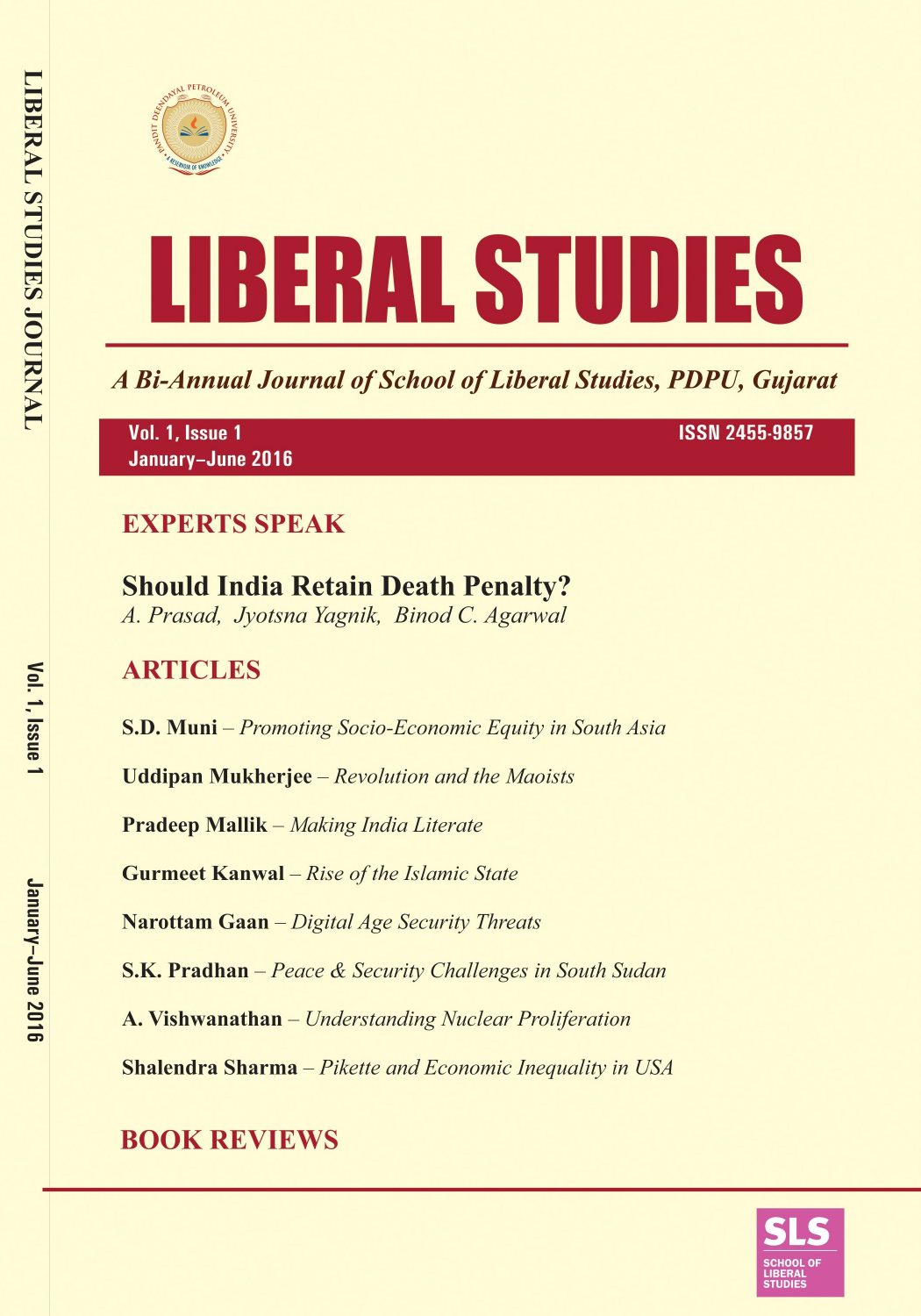# **Narottam Gaan\***

# *Digital Age Security Threats: Challenges to IR Theories*

The significance of information and communication technology (ICT) has been widely felt not only within a state but also among and between the states in their multifarious day-to-day interactions. Information and communication technology can be rightly said as constituting the nerve center of, both, domestic and international politics. These have become guiding metaphor for domestic and international politics to maintain stability and political order, provide peace and security and protect people from natural catastrophes. Sovereign state systems are no longer impregnable, sacrosanct; the unhindered flow of information and the revolutionary exposure of the people irrespective of which state, security or culture they belong to, to the very sinews of information, have made the entire world a melting pot of the absoluteness and arbitrariness of states. Earlier, issues confined to the boundary of the state or states have turned out to be global and mustered support from all sections, countries, nations and culture of the world. A new kind of threat from information and communication technologies seems to affect the states.

Some would argue walking on the conventionally trodden furrows that state is still the main player in international politics maintaining its supremacy in providing security even in cyberspace.<sup>2</sup> Others in a different vein maintain that the emergence of "virtual states" and network economies imply a decline of inter-state violence and hence the predominant role "security" playing in the past gets a plummeting. This optimistic undertone "sketches a future with an ever widening zone of international peace."2 Still, there are many who hold that the information revolution has spurred many firms, interest organisations, social movements, individuals and transnational relations into

The author is Professor (retd.), Department of Political Science, Utkal University, Odisha.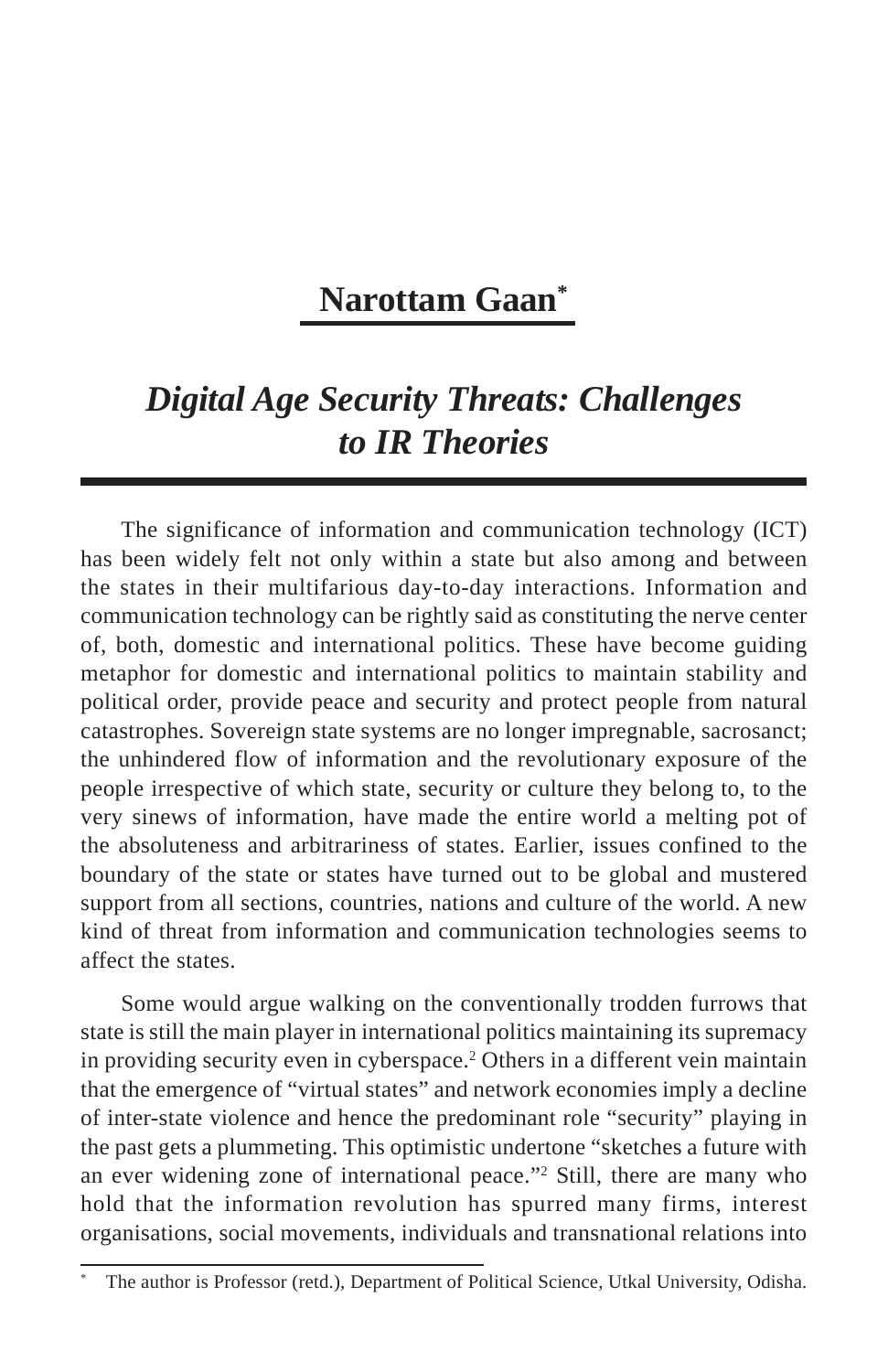a network of activities and inter connections. Hence these non-state actors have become challengers to and providers of security.<sup>3</sup>

In other words, the general observation is that the information revolution has bunked the established notion that security is the unrivalled monopolistic concern of states only, and distance security away from state into an increasingly important concern of all sectors of society. Today all modern societies are information societies. Taking into account Arnold Wolfers definition of security as "the absence of threat to acquired values" it can be said that a threat to information services can be equally considered a threat to the acquired value of the society.

The challenges of information revolution for both security and its apparatus state remain unexplored in terms of policy and substantive issues. In the past no effort has been made to apply and develop theory on this topic. No serious efforts have been made to apply international relation (IR) theory in analysing the information revolution. It seems warranted to study the impact of information services on security and for development of international relation theory. John Eriksson and Giampiero Giacomello have made a commendable attempt at dovetailing the information revolution into the ambit of international relation.

During the post-WW II period, the discipline of IR was almost content with its Euro centric stance and putting on the Western straight jacket in analysing the events in the world it tried to look at with its own glass. It claimed universality and parsimony on the ground of the events in the world being understood on Western logic and idioms. This claim to universality and parsimony was at the expense of empirical applicability.<sup>4</sup> That means, the empirical applicability requires a greater degree of complexity and contextually contingent thinking than has been provided by the dominant international relation theories.<sup>5</sup> For example, theories such as Kenneth Waltz's neo-realism and Keohane and Nye's theory of complex interdependence were considered either irrelevant or secondary to claims of internal validity.<sup>6</sup> Utter discontentment with this inward looking obsession with theoretical consistency appeared on the scene with the demise of Cold War.7 The end of Cold War signalled a major crisis for neo realism and IR theories for having failed to predict and explain the turn of events.

#### **The Digital Age Literature Silent on the Security Issue**

Marxist sociologist Manuel Castells was the fast proponent of the digital age. As early as the late 1980s, he noted that information had become the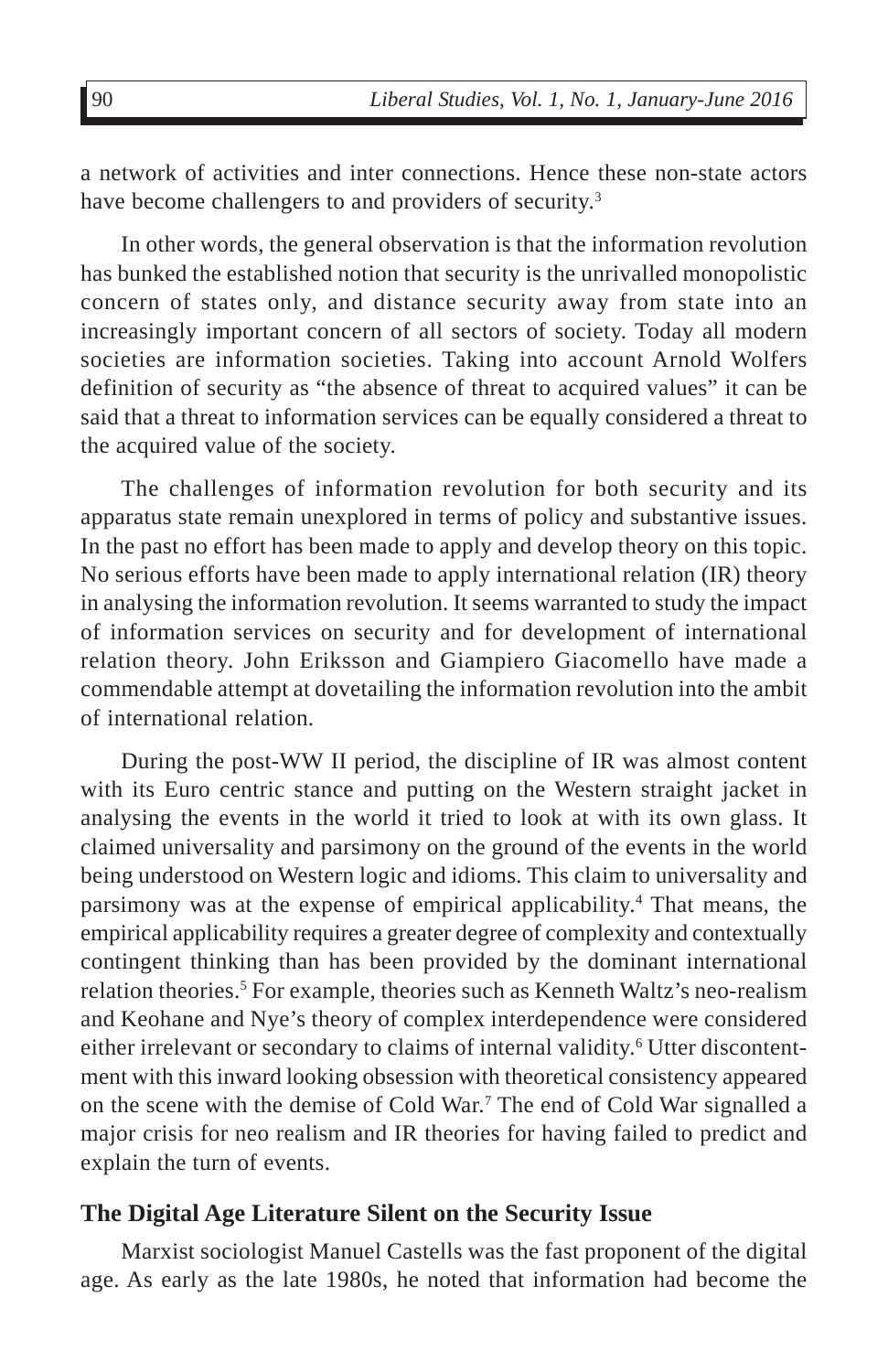primary resource of material productivity in the newly emerging "knowledge economy."8 Information technology's influence was felt on banking, air travel, water, or energy distribution for their functioning. In the 1990s the network of information technology was all set to constitute an indispensable coping stone for modern and advanced societies. As pointed out by Castells, it was not long to see the dawn of global network society with nation states being stripped of their sovereignty and replaced by alternative identities and communities.9

He pointed to the perspective of transnational crime as will rise becoming the greatest potential threat to global security. Hamid Mowlana, another international scholar worked in a similar vein and agreed with Castells' analysis. But their study is limited to the impact of ICTs on organised crime,<sup>10</sup> military strategic communication and the use of information was propaganda.<sup>11</sup> According to Eriksson and Giacomello, Mowlana's work, though insightful, was weak in linking the information revolution to IR theory.

## **Control of Information by Governments to Preserve Sovereignty and Security**

Before information revolution could affect the state, and reach out to the control of non-state actors, the main function to preserve national sovereignty and national security centered around the state's ability to control information flows.<sup>12</sup> The communication system was a one-way flow through radio and television from the national government to the entire people with its own monitored, cooked and controlled message. Increasingly in recent years, the state's stranglehold over information flows has slackened due to professional media organisations, human rights organisations, nongovernmental organisations and individuals having taken advantage of the same communication system to exercise control over flow of information, produce counter claims, independent views and non-governmental information. The ingrained impregnability of state sovereignty seems to be made porous by the uninterrupted international flow of information from one corner to another. The entire nation has been exposed to the outside world and the inviolability of its sovereignty has been peeled off, layer by layer, by the flow of information to the outside world under its very nose. The international flow of information has been taking place so rapidly that the capability of states to control and monitor the ingoing and outgoing information is utterly compromised. This network of information flows transcending the traditional boundary of states has resulted in reinforcing an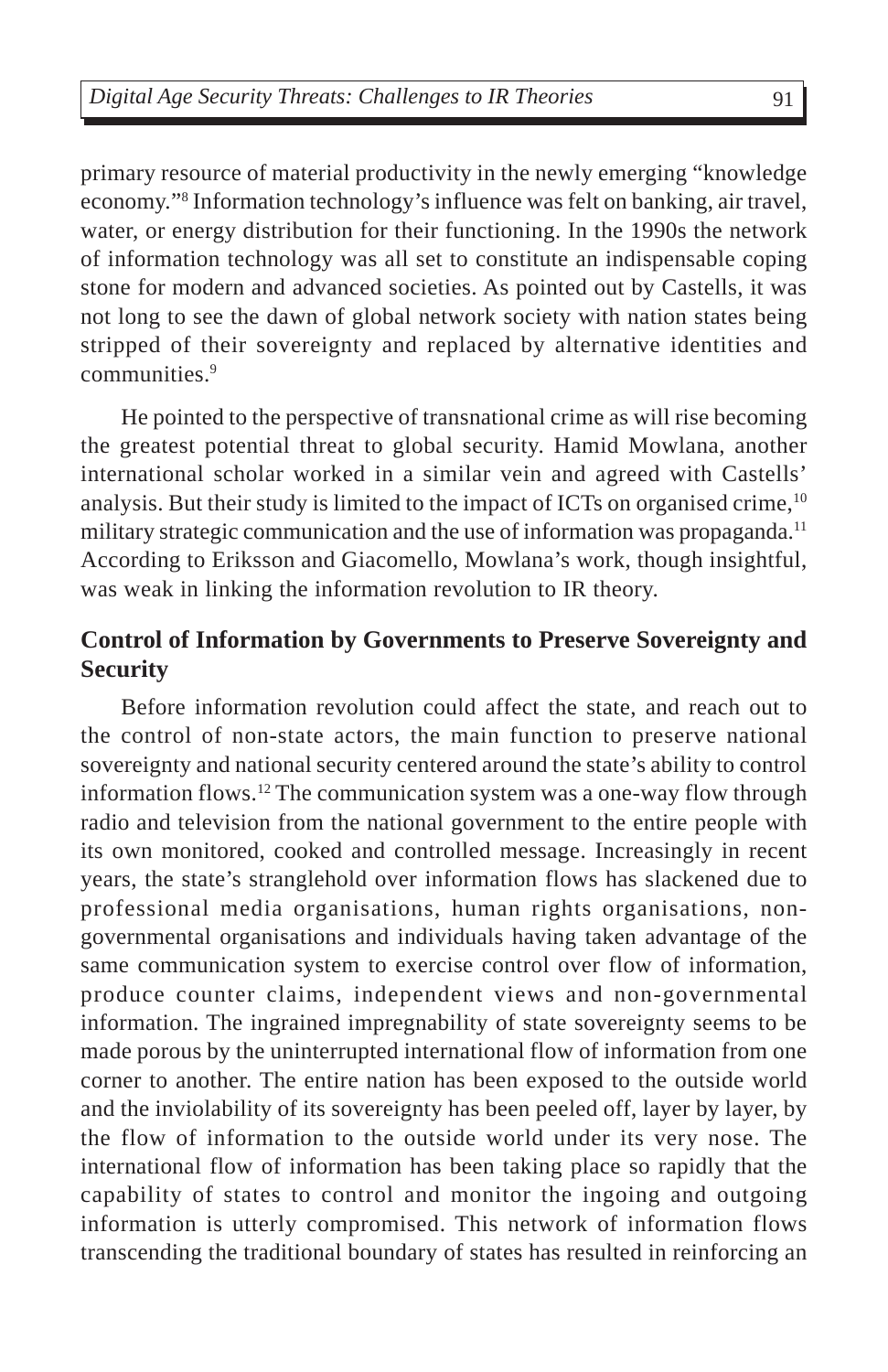integrated world communication system, which no longer remains captive to the control of state sovereignty.<sup>13</sup>

It is not that the importance of information was unknown to the states or the latter were not vulnerable to the assaulting power of the information. A report to the Swedish government, the Tengelin Report, also emphasised the main risks of a networked society including dependence on foreign vendors and the threat of hackers' raids.<sup>14</sup>

But, presently most governments are quite aware and even affected by the fact that the uncontrolled information flows transcending the territorial boundaries of states. This cross-county information flows and the easy accessibility of individuals to new channels and sources outside the country about its own political and economic structures, are very likely to affect the attitude of its own citizenry vis-a-vis its political and economic structure. When the states had control over its radio and TV channel and other free flow of information was not possible, when the information revolution was as its nascence, the extraordinary influence of information in forming the political attitude of the people *vis-a-vis* its state was subject to control and manoeuvrability. The difference is that what was once one-way traffic has now become multiple traffic with multiple entry points making the entire sovereign state system look like a porous pot and emasculating it to block the penetration of that information.15

What has changed the concept of security is the prominence that the global information society has given to ICTs in our thinking and approach to life. With the industrial revolution and invention of machines, human beings put machines in the centrality of their security. Machines could communicate with each other and become provider of security with more accuracy and precision at a faster rate than human beings could have been able to do in the past. With it also grows the psychological effect of fear and the dehumanising consequences of machines doing blunders. The solutions to societal problems were found in the machines. More than these machines, the development of computers could herald optimistic visions of technical solutions to societal problems or "technological fixes" as well as feelings of fear of these computers being turned evil.<sup>16</sup> Too much dependence on computers as the vital decision maker and sole arbiter of well-being and development of human beings has marked a drastic change in human society thinking and at the same time exposed human beings to the wrong or evil computers. Computers being masters of human destiny can escape into the hands of terrorists and evildoers to wreck havoc on humanity on a large scale than it could have been possible in the past. The entire world seems to be caught not in the network of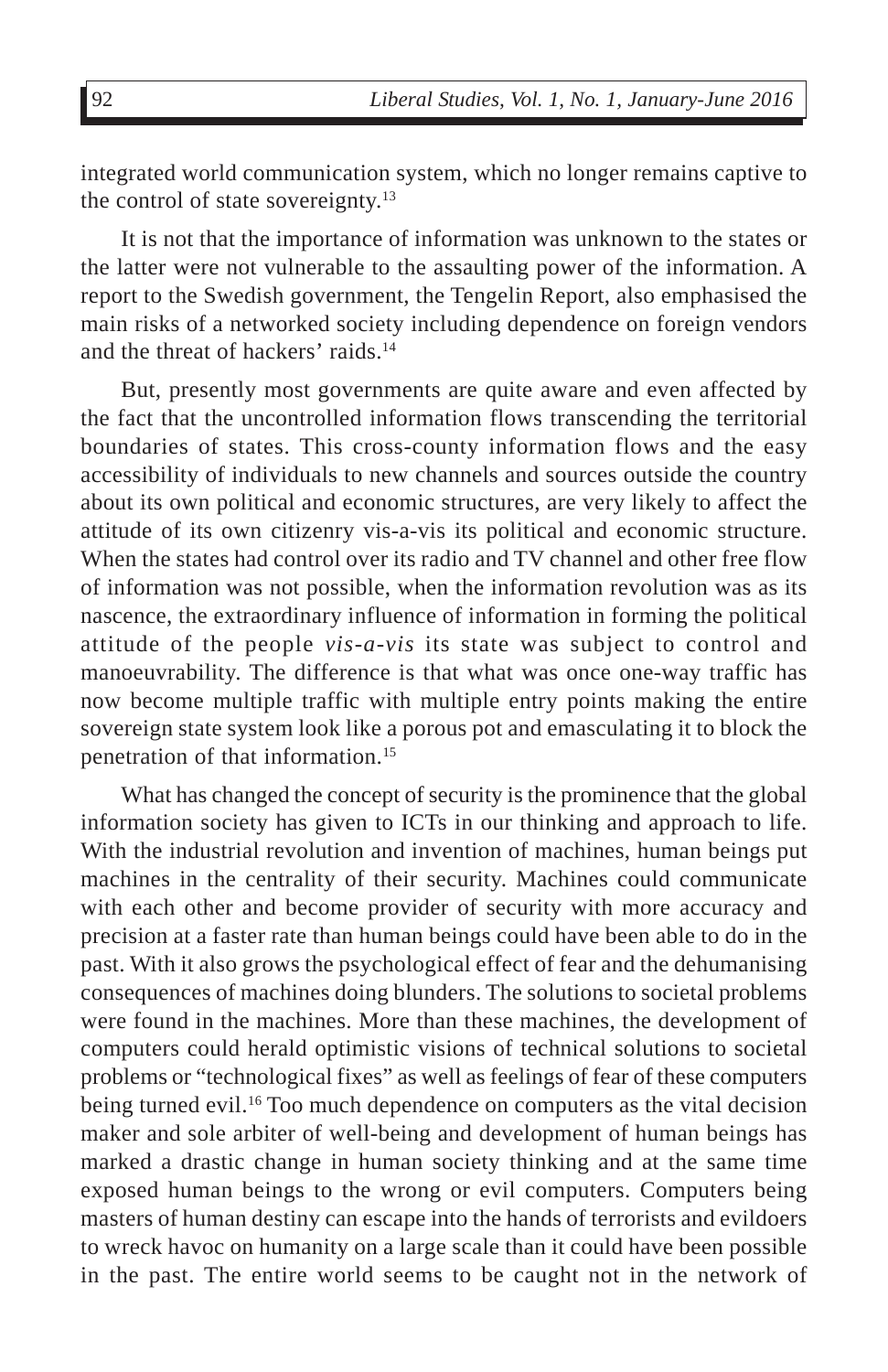human relations, but in a network of communications. Subject to intrigue manipulation, computers through their electronic gadgets can create revolutionary psychological dimensions of network.

The most famous computer network, the Internet, is at the same time an infrastructure and a communication medium. "On the same wires and with the same protocol, packets transport bytes that represent radically different information: an email to a friend, details on one's flight itinerary, online multiplayer gaming, statistics on a municipality's water consumption, or credit card numbers<sup>"17</sup>

Most of the communication being public, anybody using the medium could read them. Earlier computer networks were proprietary linking together a bank with its subsidiaries or US strategic command with nuclear missile silos was too expensive to be afforded by other organisations and institutions. Further, they used protocols that authorised their legitimate users to be in the network. Today the cost of networking has been comparatively less expensive and easily affordable with availability of multiple channels and unobstructed accessibility. The network of communication has been very simple making everybody nude. What was unnoticed, unwanted, undesirable or improper to intrude, has now become public. When man was the master and sole communicator the security of communication was fully insulated from others' intrusion. Today, Internet easily passing into every hand has taken away the security of communication at a higher price of providing sinews and opportunities to criminals and evil mongers to exploit the vulnerabilities of the network for their own narrow interest.

# **Cyber Threats in the Post Cold War Security Thinking: A Theoretical Understanding**

The end of Cold War marked remarkably a downsize in the budgetary allocation for defense and military establishment. A shift of focus on conventional warfare to information security and cyber threats was perceived. Allusion to buzzwords like critical information, protection, information warfare, information operations, information assurance, cyber terrorism and Revolution in Military Affairs (RMA) became common among the analyst and policy maker in defense and military establishments.

The increased vulnerability of individuals, people, security and states to information resolution and loss of control over it has given rise to a fear resulting in what is termed as cyber threat. This has been owing to the transformation of industrial society into an information society.18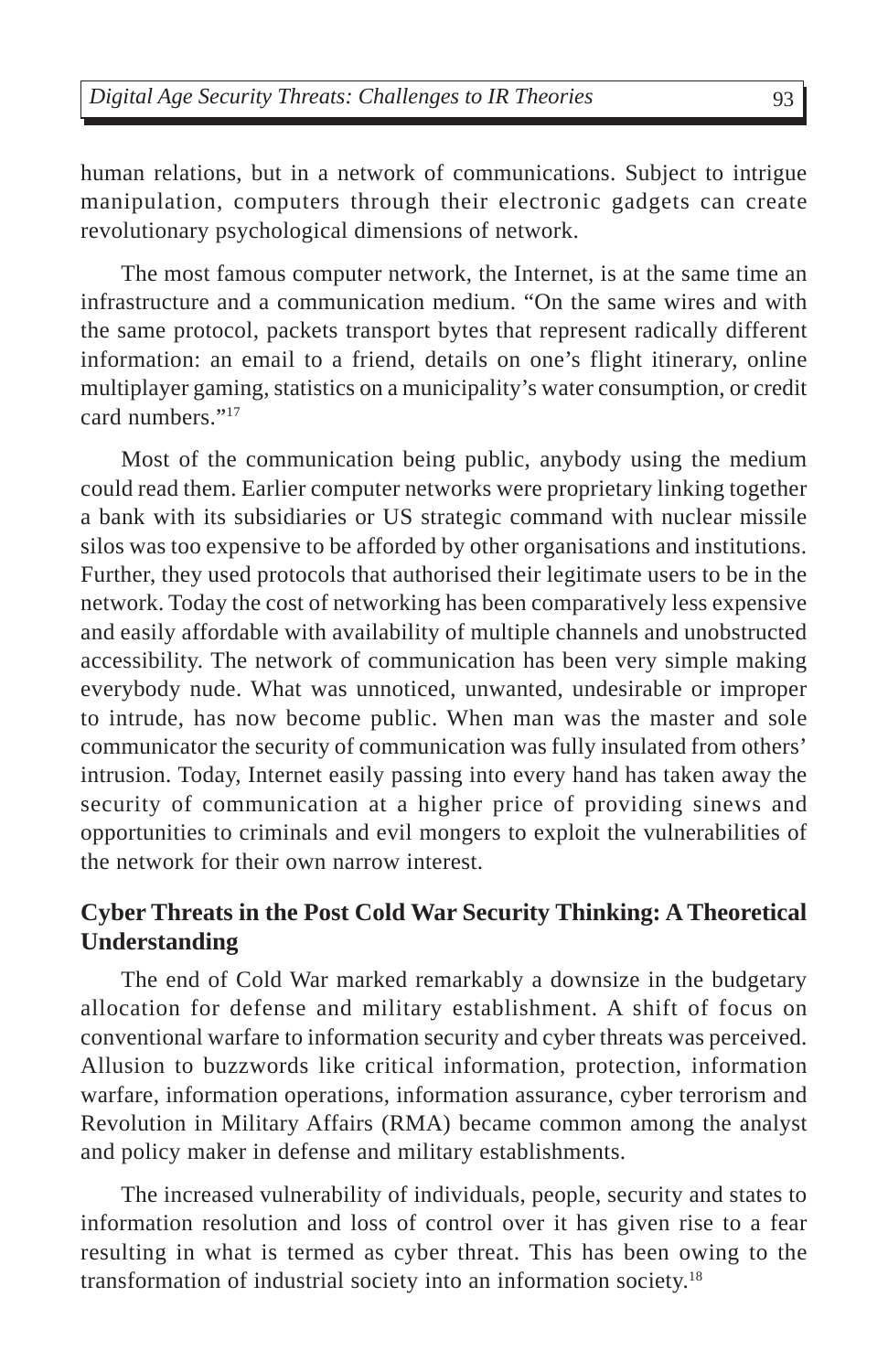Images of cyber threats are found dominating in both public and private spheres, among both military as well as civilian actors. These became rampant with the world coming under the global computer network and communication. In the business community and within police, cyber crime has become a salient threat image.

With the bureaucratic-military establishment, perceived threats have been framed as information warfare, information operation, cyber terrorism and cyber war. Both state and non-state actors can come within the targets and adversaries of image of cyber threats.19

According to Eriksson and Giacomello, "states are still typically seen as the single most important type of potential enemy, able to neutralise effectively the critical infrastructure of another country."20

There is no dearth of literature to show the theoretical dramatisation of the potential cyber threats and information security. A study by the National Research Council argues that "Tomorrow's terrorist may be able to do more with a keyboard than with a bomb."<sup>21</sup> Former US Homeland Security Director Tom Ridge (2002) observed that "Terrorists can sit at one computer connected to one network and can create world havoc – [they] do not necessarily need bombs or explosive to cripple a sector of the economy or shut down a power grid." The view doing the round is that the governments and societies are becoming more dependent on and comfortable with information technology, but at the same time are becoming increasingly vulnerable to all sorts of cyber threats being dramatised theoretically. The glaring example of cyber threats being theoretically dramatised is the electronic Pearl Harbor.<sup>22</sup>

It is a dramatised apocalyptic vision of a situation where all governments' critical infrastructures and foundations totally depending on information technology would come to a grinding halt. Banks, phone system, subway cars would come to a standstill putting thousands of people in jeopardy. This became the cynosure of many newspapers and media in the US, and its policy makers in certain circles started working on this. Former Deputy Defense Minister John Hamre argued that "we are facing the possibility of an electronic Pearl Harbor…There is going to be an electronic attack on this country sometime in the future."<sup>23</sup>

But, there are critics who jibe at such rhetorical dramatisation of potential cyber threats, castigating these as highly unlikely. Denning (2001 b) argues that cyber terrorism, defined as digital attacks, causing physical destruction and human deaths is extremely unlikely. Even the US Naval War College in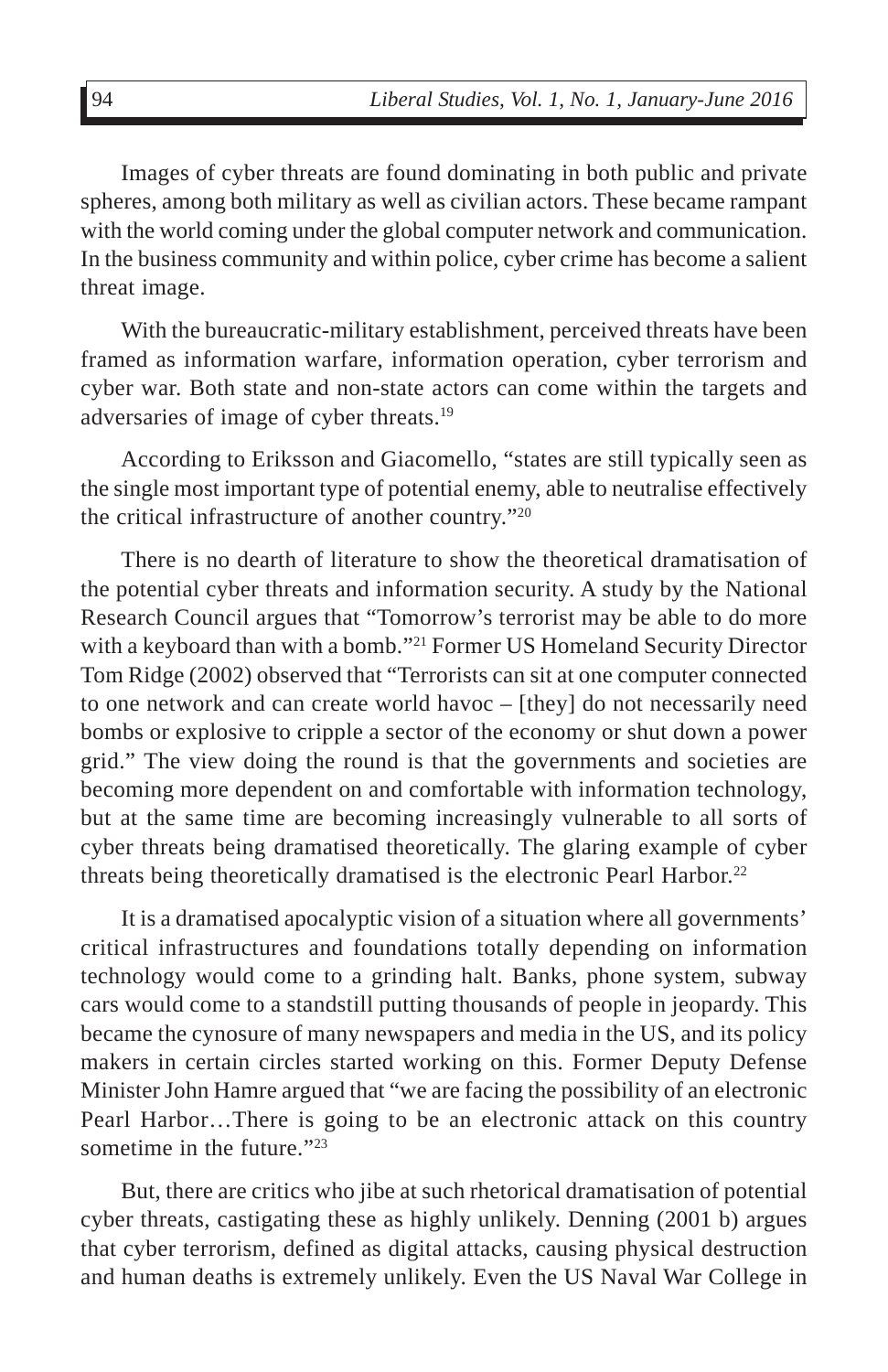cooperation with the Gartner Group concluded that an "electronic Pearl Harbor", although theoretically possible was highly unlikely: "These are far simpler and less costly ways to attack critical infrastructure, from hoax phone calls to track bombs and hijacked airliners."24

The major impact of information operations is the symbolic and the main effect is humiliation. Operating with online transactions, the firms incur a heavy financial loss. To a large degree cyber attacks are attacks with and against symbol and images. Denial of service attacks and the defacing of web pages certainly can have material consequences.

According to some analyst, the cyber attacks have been mostly transnational and network based.25 Adversaries can be termed as network actors consisting of relatively independent nodes of individuals, groups, organisations or even states capable of quickly assembling and dispersing, even long before an attack has been discovered. These actors operating in loosely organised networks and using such means can resort to asymmetric warfare.<sup>26</sup> These warfares may not be conventional military conflicts, but are capable of wreaking serious damages by attacking and exploiting the vulnerabilities of information system by resorting to cyber attacks.<sup>27</sup>

The conventional understanding of sovereign state system is premised on boundary making and spatial distancing. With the prospect of cyber attacks and information security the boundaries fencing off states against the other, demarcating the international sphere from the domestic sphere, the public from the private, peace from war and the military from the civil, are dissolved. One of the major implications of cyber threats is that the security of the information system on which the entire network of organisation, individuals, groups and even states hinges, is challenged. Besides, the very impregnability and invincibility of sovereign state system is challenged.<sup>28</sup> The very foundation of sovereign state system that it is solely capable of serving control of the national territory and the people residing within it, is shaken. External sovereignty is also at stake due to easy accessibility to computer networks of all for manipulation and exploitation.

#### **Security Studies Silent about Information Security**

Security studies resolve basically around two contending positions – traditionalists and the wideners. The traditionalists hold on to their ingrained stance that security is basically state-centric and military-oriented. Despite cataclysmic changes in the international realm in terms of the end of Cold War, growing spate of ethnic and religious insurgence, global terrorism,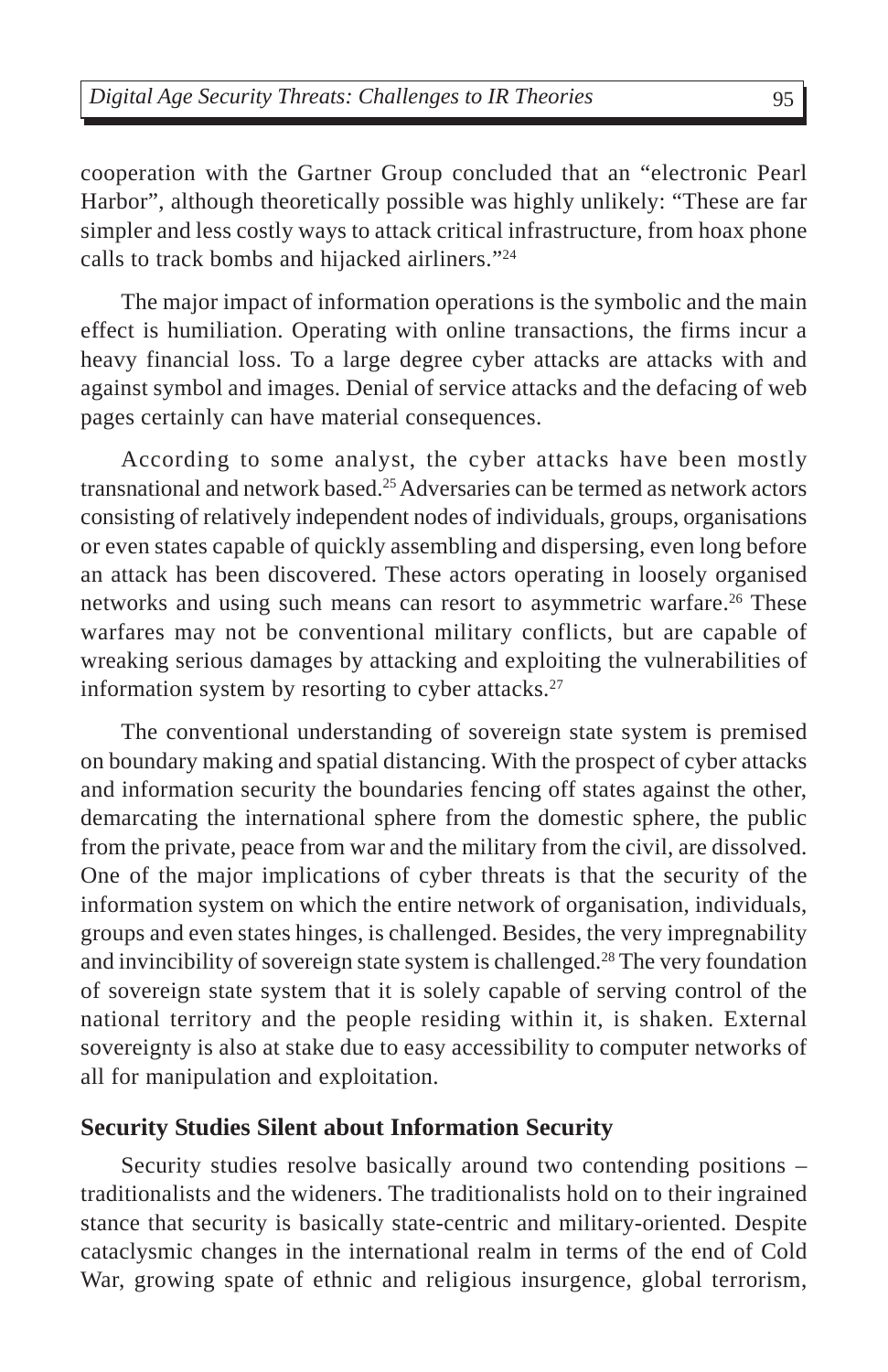transnational crime and global warming, their age-long stance on state-centric security has not changed because of their preference for theoretical clarity and coherence.<sup>29</sup>

The wideners in contrast to the traditionalists claim that the concept of security should be widened to include within its ambit the new challenges, threats emanating not only from other states, but from the political, societal, economic and environmental sectors.30 Whereas in the traditionalists' view state was the center piece of security, in the widener's view state is not the only linchpin of security concern, there are other non-state actors like NGOs, social movements, terrorist organisations, private firms and individuals who pretend status equally with states in the security concerns. The traditionalists' focus is on the state, but distancing away from the state the wideners focus on individual under the rubric 'human security'. What is surprising is that in their broadened perspective no attention has been paid to the information revolution and its impact on security. While their concept of widened security incorporates everything spanning political, electronic, ecological and cultural issues, it rarely addresses the emergence of Internet and information revolution and their impact on security. On the other hand, some traditionalists have tended to give importance to development of information technology to the extent it has been of immense utility to improvement of military capabilities.<sup>31</sup>

Enhancement of material capabilities has always been considered crucial to state-centric and military-oriented national security. Intelligence gathering and psychological warfare (a play of information operations) are also considered as elements of material capabilities of states and intrigue parts of warfare. The military and material aspects of states have evinced a greater interest in technological and information revolution as these would enhance their military capability and modernise the technology of warfare. The passage of state military apparatus from machine guns to radar and satellites demonstrates the interest traditionalists have shown in the utility of information technology to the enhancement and modernisation of military capability of states. 'Electronic warfare' has been an established practice and concept within the military for several decades. But most traditionalists while sticking to their conventionally held stand on state-centric security are of the view that "information technologies are merely a new fancy add on."32

### **Relevance of Information Security from the Perspective of Major IR Theories on Security**

The contemporary international relations is mainly dominated by three theoretical perspectives –realism, liberalism and constructivism, which are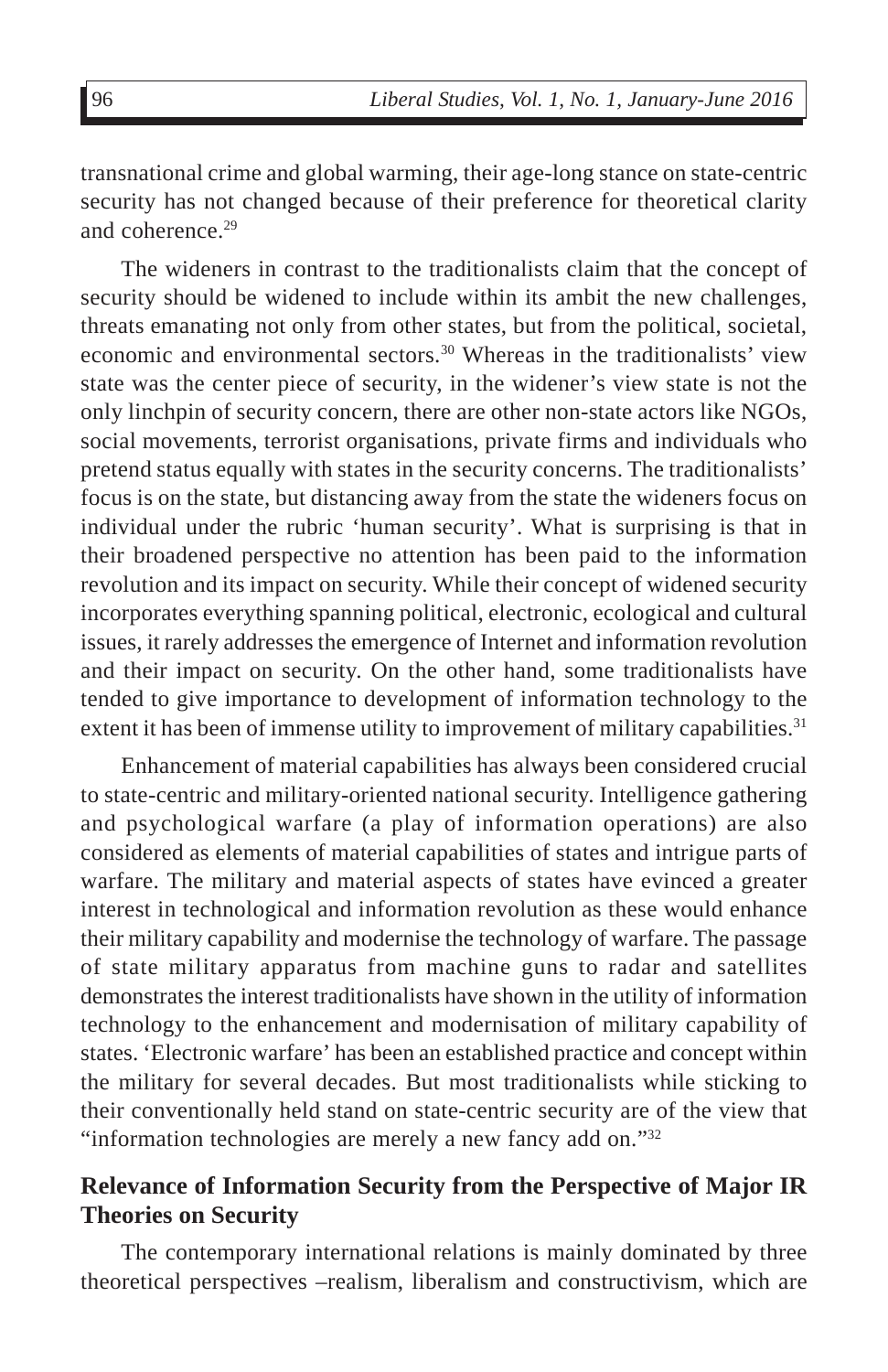perceived and portrayed as separate perspectives, though these have linkages, overlaps and internal varieties. In the light of the digital age and information revolution, the relevance of each perspective can be examined.

### *Realism*

Despite information revolution in the digital age, realists have preferred to cling to their main thesis that state is the sole and main actor in both domestic and world politics with primacy on military power and process, denying the non-state actors any power to play along with state. They would like to face the challenges of the information revolution in much the same way as they have tackled previous challenges of transnationalisation, complex interdependence and globalisation. These challenges may affect the policies of domestic politics and structure of the state but would not any way undermine the primacy of state as the supreme political unit and change their ingrained view about the anarchic international system.

The realist would like to treat the ICT related security threats as coming under the rubric of economic issue not as security threats in themselves to penetrate into bastion of impregnability of states. There are some realistic still inclined to define a narrow military-centric definition of security, and believe that if widening of the concept of security is warranted, then it should incorporate the economic dimension without compromising its primacy.<sup>33</sup> Interestingly, they try to understand the new information warfare as new and digressing away from state but as a component in otherwise traditional interstate conflict.34

The case of electronic warfare such as the jamming of radio communication since the WW II for a much shorter time has been an element of inter-state conflict. To realists this is not threat, it is rather a change in the warfare within the state military apparatus presaging the greater change in the digital age warfare, which comes within the military apparatus of state as a part of its modernisation process. The realists view the introduction of information warfare in strategic studies and military planning as a part of its modernisation process. The realists view the introduction of information warfare in strategic studies and military planning as a continuation of its traditional military thinking, not as a dramatic change envisaging the overhaul of the state centric security paradigm. The information revolution may have introduced new technologies into the warfare with new digital adversaries, "but the basic notion of attacking at defending information systems are as old as warfare itself- basically old wine in new bottles."35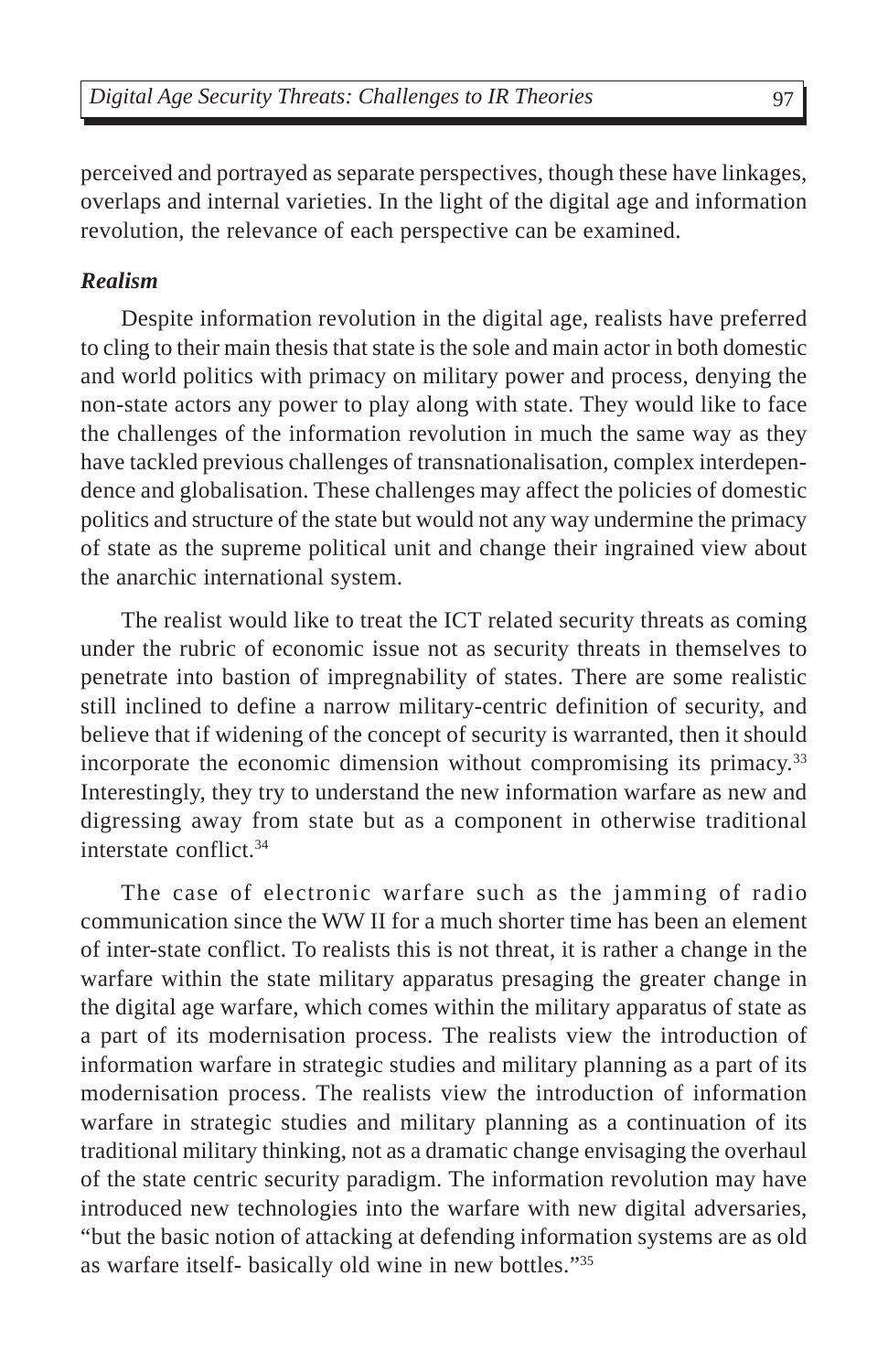#### *Liberalism*

Rejecting the realist view as one-sided and normally focused, the sociological liberalism holds that international relation is not only about statestate relation, it is also about transnational relations, that is relation between people, groups and organisations belonging to different countries. State is not the only actor, there are plurality of non-state actors. Transnational relations are considered by sociological liberals to be an increasingly important aspect of international relation. According to Rosenau, trans-nationalism marks "the process whereby international relations conducted by governments have been supplemented by relations among private individuals, groups and societies that can and do have important consequence for the course of events."36 In a similar vein, Karl Deutsch argued that a high degree of transnational ties between societies leads to peaceful relations that amounts to what is called 'security community'.37 John Burton in his book, *World Society* (1972), purposes a 'cobweb model' of transnational relationships among different groups of people – religions, business, labour, with different types of external ties and different types of interests.

Rosenau studies transnational relation at the macro-level of human population coupled with those conducted at the micro-level by individuals. Perceiving a profound transformation of the international system, he is of the view that the state-centric anarchic system has not disappeared but a new multi-centric world has emerged that is composed of diverse "sovereignty free" collectivities, which exist apart from and in competition with the statecentric world of sovereignty-bound actors.38

Interdependence liberalism is of the view that modernisation increases the level and scope of interdependence between states. Under complex interdependence, transnational actors are increasingly important, military force is a less useful instrument, and welfare –not security-is becoming the primary goal and concern of states. According to Rosecrance, the end of Cold War has made the traditional option less urgent and thus less attractive. Consequently, the trading-state option is increasingly preferred even by very large states. David Mitrany (1960) put forth a functionalist theory of integration arguing that greater interdependence in the form of transnational ties between countries could lead to peace. Built on Mitrany's functionalism but rejecting his separation of technical experts from politicians, Ernst Haas enunciated the doctrine of neo-functionalist theory of international integration which is a process whereby "political actors are persuaded to shift their loyalties toward a new center where institution possesses or demands jurisdiction over the preexisting national states.39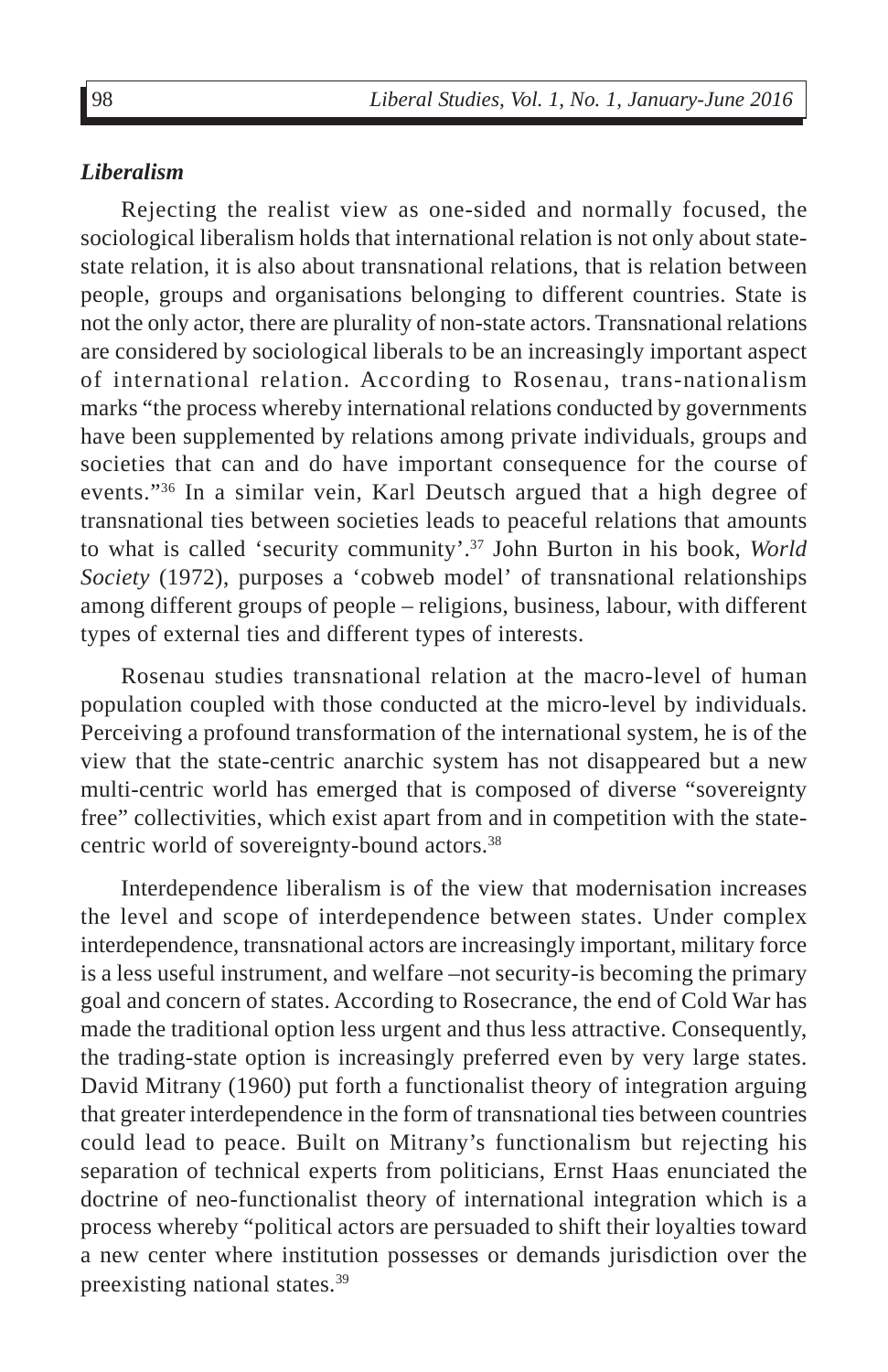Robert Keohane and Joseph Nye, *Power and Interdependence* (1977), propounded a general theory of what they called "complex interdependence", which is qualitatively different from earlier and simpler kinds of interdependence.40 Under conditions of complex interdependence relations between states nowadays, or even primarily relations between state leaders, there are relations on many different levels via different actors and branches of government between individuals and groups outside of the state. Further, military force is a less useful instrument of policy under conditions of complex interdependence. In the words of Nye:

The appropriate response to the changes occurring in world politics today is not to discredit the traditional wisdom of realism and its concern for the military balance of power, but to realise its limitation and to supplement it with insights from the liberal approach."<sup>41</sup>

Institutional liberals differ from realists in that international institutions are mere scraps of paper and that they remain always hostage to the powerful states. International institutions are always of interdependent importance promoting cooperation between states.42

One way to assess the institutional liberal view is to set it against that of neo-realist analysis. Neo-realists argue that the end of Cold War is likely to bring the return of instability. But the institutional liberals (Keohane, Nye, Keohane) are of the view that a high level of institutionalisation significantly reduces the destabilising effects of multi-polar anarchy identified by Mearsheimer.43 While promoting cooperation between states, institutional liberalism can help alleviate the lack of trust between states and states' fear of each other, which are considered to be the traditional problems associated with international anarchy.

Having with it the normative element the Republican Liberalism advocates that democracies do not go to war against each other owing to their domestic culture of peaceful conflict resolution, their common moral values, and their mutually beneficial ties of economic cooperation and interdependence.<sup>44</sup>

To sum up this, it can be said that the development of increasingly complex and globally penetrating web of transnational relations and emergence of nonstate actors has challenged the political and economic stranglehold of the state and made it pregnable against the perforating penetration of transnational relations.

With shift of emphasis on state to other non-state actors and other transnational relations, liberalism has broadened the definition of what international relations is about, and regarded economics as much important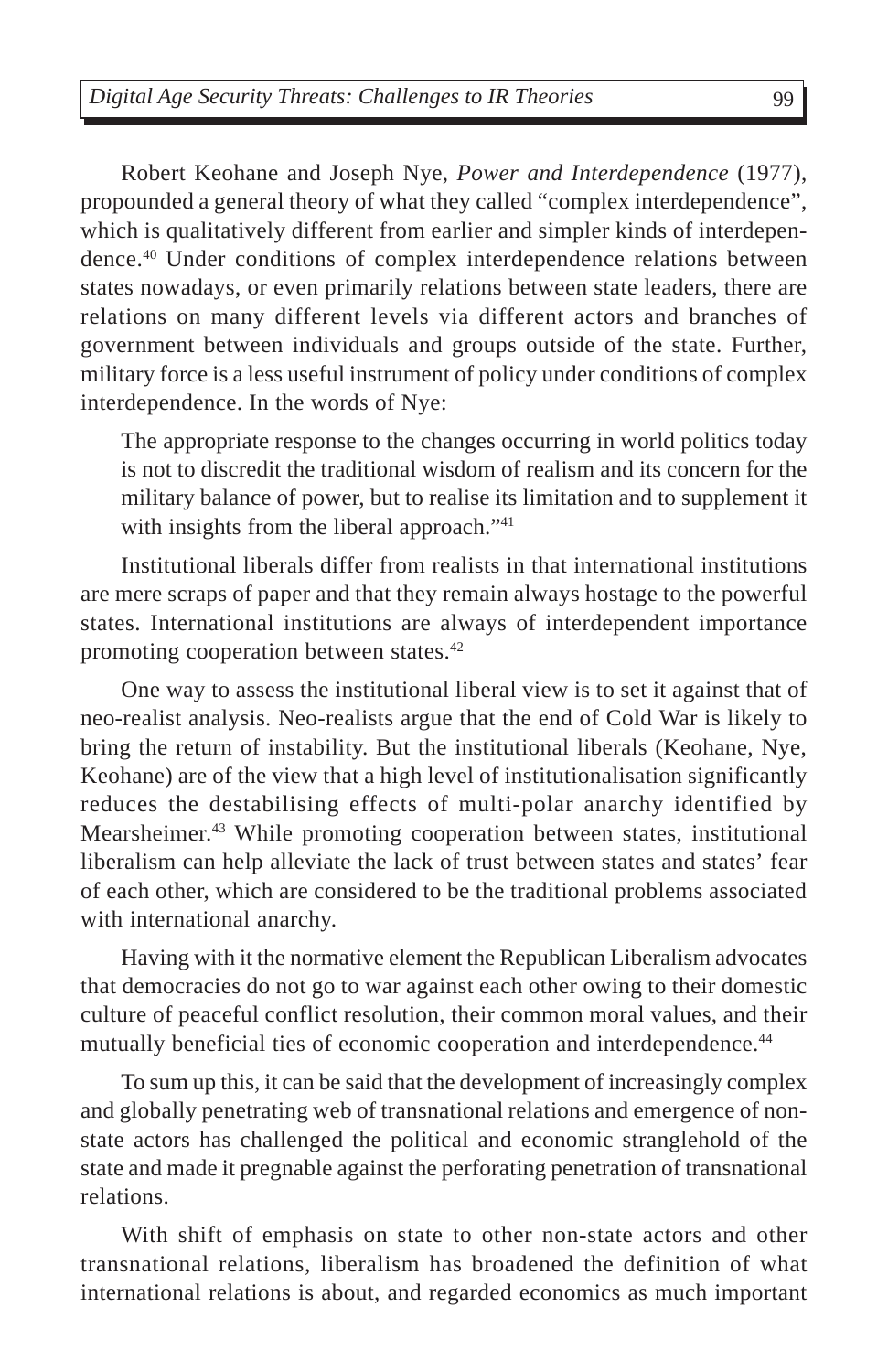as security. As a result, some liberals advocated a widened perspective of security, which includes economic, ecological and human security concerns. Joseph Nye and Robert Keohane, the advocates of theory of complex interdependence in the 1970s, have recently updated this to meet the challenges of the digital age.45 While treating the costs of interdependence in terms of vulnerability and sensitivity as new component of the theory and frame them purely in economic terms not portrayed as matters of national and international security, they have analysed the impact of information revolution on international relations.46

Nye is of the view that national security defined as the absence of threat to major values can be at stake. Within his theoretical framework is found absence of any elaborated analysis of critique of cyber security threats. Nonetheless, his concept of 'soft power' can be of relevance to this topic. Soft power is the "ability to get what you want through attraction rather than coercion or payments. It arises from the attractiveness of a country's culture, political ideals, and policies…. Soft power rests on the ability to shape the performance of others."47 Thus, modern liberalism seems to be greatly influenced by Kantian and Wilsonian idealism.48 Nye wants these ideals to spread to other parts of the globe, through the exercise of soft power. In his view, relevance of soft power is more highlighted than ever in this digital age because of the ever increasing evolution of multiple channels of global communication transcending the sovereign boundaries.49 It would be a mistake to imagine that the soft power and global ICTs that facilitate the opening of multiple channels of communication and interaction are only instruments of cooperation, democratisation and peace, as Nye and other liberals would like to believe. These channels may be exactly the opposite instruments of deception, propaganda, threats and terror.

Casting aside its idealism and fear of treading on realist furrow of security analysis, liberalism could be said to be throwing insights into the nature of security threats in the digital age. In particular, this view is sustained and reinforced by the attention that the liberals pay to the growing emergence of non-state sovereignty free actors and the global complex interdependence in costs in terms of vulnerability and sensitivity. Eriksson and Giacomello cite two socio-economic trends that are found consistent with the dictum of liberal theory:

- (1) expanding partnership between the public and private sector to provide services;
- (2) merging of the civil and military spheres.<sup>50</sup>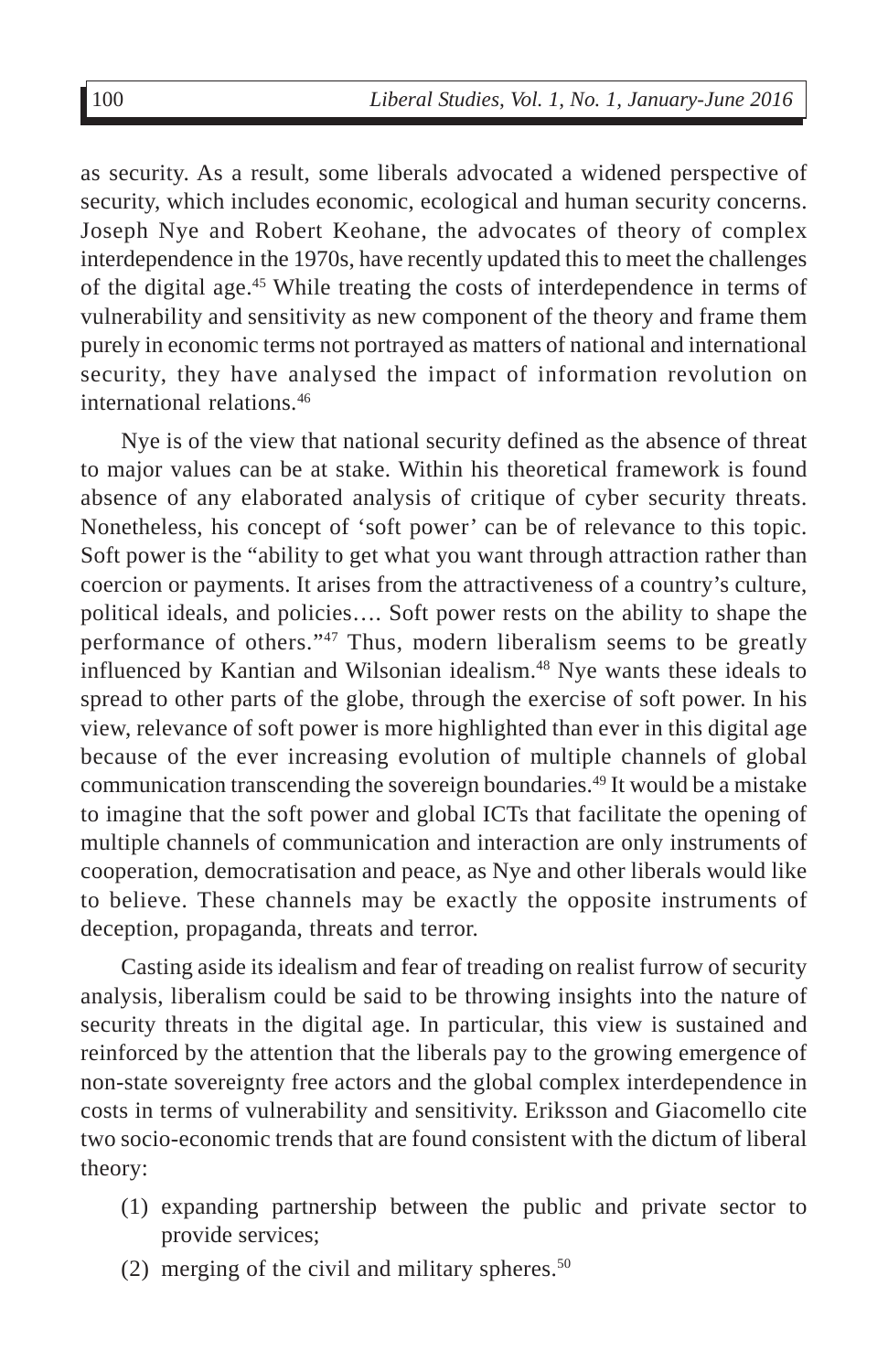The very recognition of their growing incapability to meet the burgeoning demands of the modern societies has led the governments to promote publicprivate partnership. The trends of privatisation in the age of market economy quite evident in the sectors of health, education, transport and other services have been extended to national security. For example, in the United States, the National Strategy to secure cyberspace of the President's Critical Infrastructure Protection Board of September 2002 relies on public-private partnership, conceding that "Government alone cannot secure cyberspace."51 This has resulted in what is called civilianisation of the military or, perhaps, militarisation of the society."52

No sector is most apparently permeated by this integration and complex interdependence than the telecom sector. It has always been the practice with the military to use the help of civilian telecom networks. Nowadays the dependence of vast majority of military communication on civilian networks for transmission has been profusely vast. Computer networks have been incorporated into the development of hard military powers and have formed the foundation of soft power.<sup>53</sup>

It needs a critical analysis of the question whether a theory that was originally crafted to study actors and process in a political-economy context, can dovetail the impact of information revolution in a digital age into their theory. The question still remains unanswered whether the development of the ICTs in the age of globalisation and modernisation is a continuation of the process of transnationalisation and complex web of interdependence.

Nevertheless, cyber threats and challenges of information revolution representing the current trends of development in the age of globalisation appear to emasculate the sovereignty and security of the states. The non-state actors are numerically spawning and becoming powerful as found from their active participation and involvement in various domestic and international issues, because of information revolution. The emergence of Internet and network of communications and interaction with online groups may have facilitated integration, cooperation and liberation transcending the barricades of state sovereignty from a positive perspective, but certainly have brightened the prospect of terrorism, transnational crime and the destabilisation of states.

The very recognition that beside state there are a plurality of non-state actors is the very valuable contribution by liberalism to theory building with regard to security in the digital age. But this still remains underdeveloped.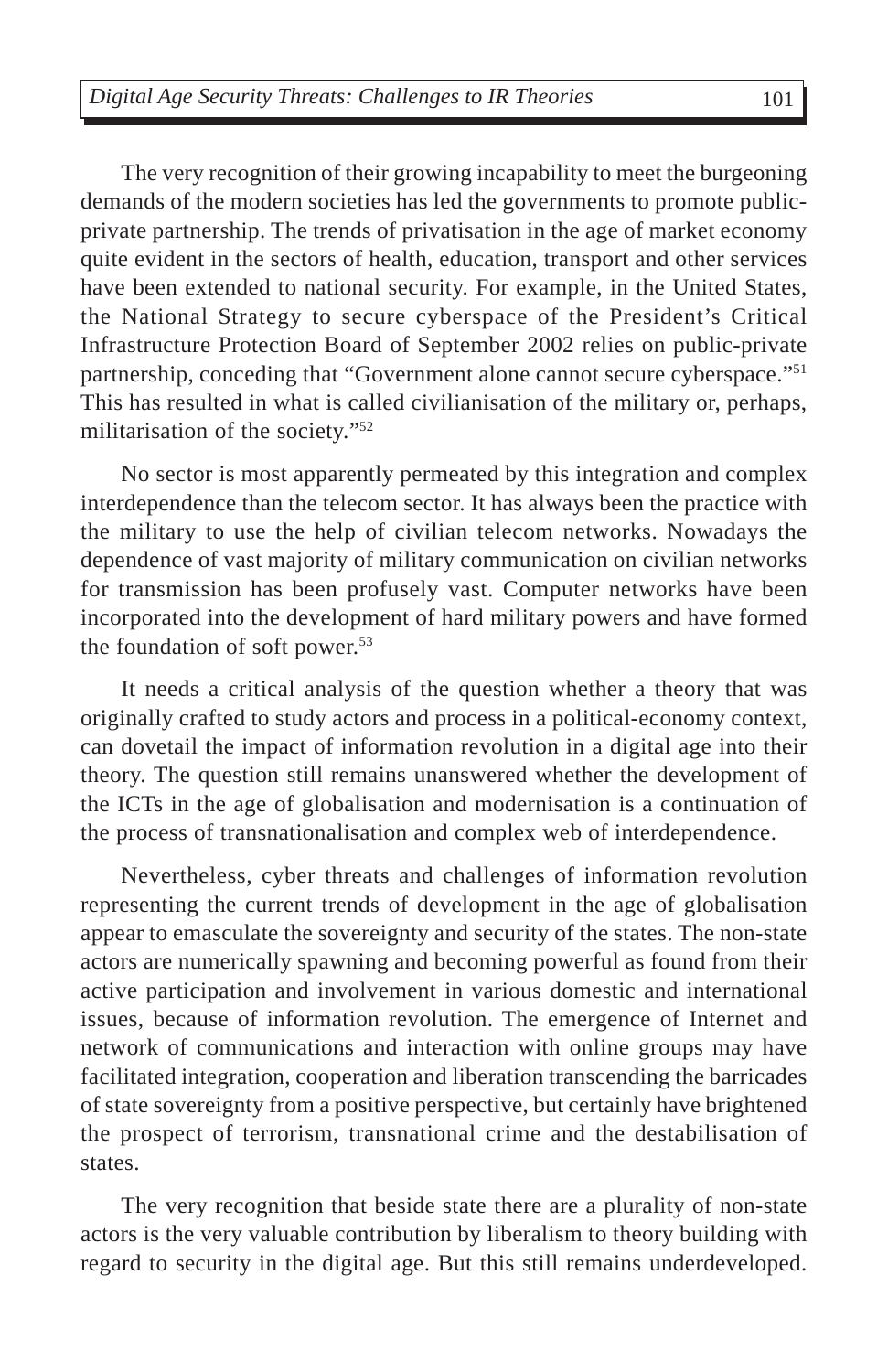Arquilla and Ronfeldt are among the few scholars who also study mainstream liberal notion of globalisation and other challenges to state sovereignty and address explicitly the issue of actor plurality in the digital age.<sup>54</sup>

#### *Constructivism*

Rejecting the one-sided material focus of realists, constructivists argue that the most important aspect of international relations is social, not material. In their views, the social reality is not objective or external. The social and political world including the world of international relations is not a physical entity or material object that is independent of human consciousness. Consequently, the study of IR must focus on the ideas and beliefs that inform the actors on the international scene as well as the shared understandings between them.

Liberalism basically founded and on neo-realist assumptions as starting point is vulnerable to the diatribes directed against neo-realism by constructivists. After the end of the Cold War some liberals began to focus on the role of ideas. Fukuyama's *End of History* (1989) focused on the role of the ideas in spreading democratic and liberal values to all parts of the globe. Even if constructivists are sympathetic to several elements of liberal thinking, their focus is less on advance of liberal ideas, than on the role of thinking and ideas in general.

Constructivists maintain that the social world is in part constructed by physical entities or material reality. But it is the ideas and beliefs concerning those entities which are most important. The international system of security and defense, for example, consists of territories, populations, weapons and other physical assets, computers, ICTs and communication channels that could also be included within its ambit. But it is the ideas and understandings according to which those assets are conceived, organised and used that is most important. This could be termed social reality. "The thought that is involved in international security is more important, far more important than the physical assets that are involved because those assets have no meaning without the intellectual component: they are mere things in themselves."<sup>55</sup> To quote Wendt: "The claim is not that ideas are more important than power and interest, or that they are autonomous from power and interests. The claim is rather that power and interests have the effects they do in virtue of the ideas that make them up."56

Constructivism does not take a general stance as to what can be or cannot be framed as a security threat and how such threat can be dealt with. It focuses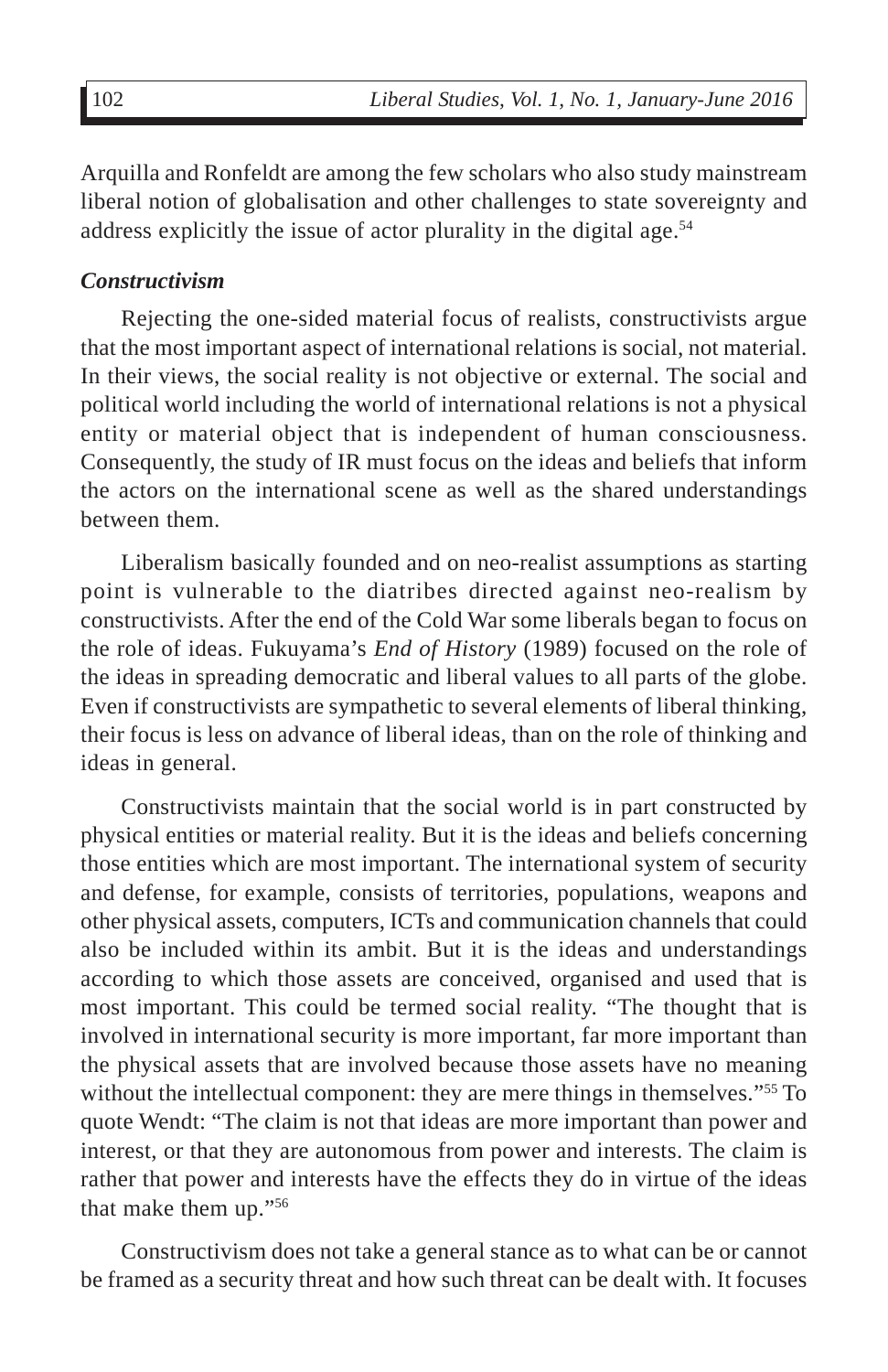on the verb "become rather than can or cannot";57 constructivist security studies emphasises on identity and culturally related threats, which are downplayed in realist and liberal accounts of security.58 The empirical amenability of constructivism to the widest possible range of perceived security threats makes it possible to address all kinds of threats. "In terms of threats to critical infrastructures, this would, for example, include not only digital attacks, but also technical collapses and bugs such as the infamous Y2K problem, as well as natural disasters such as earthquakes and violent eruption."59

The constructive approach to security is the theory of "securitisation" developed by the Copenhagen School. This is about how, when and with what consequences political actors construct something as a matter of security.<sup>60</sup> The emphasis is on speech acts i.e. political language and the implication this has for political agenda setting and political relations. Securitisation implies that an "existential threat" is identified, and the "speech act" prioritises the issue on the political agenda, legitimating extraordinary measures such as secrecy, the use of force and the invasion of privacy. But on its advocacy of widening of security agenda, the Copenhagen School has lost sight of the information revolution.

Eriksson has pioneered the study of securitisation of information technology in Swadeshi politics. His analysis demonstrates the impact of different frame of IT related threats on whom or what is blamed, and who is allocated responsibility for dealing with the problems.61 Framing an incident as "cybercrime" implies that criminals are to be blamed, and that the police are responsible for dealing with them. In contrast, the same incident can also be framed as an instance of 'information warfare' which implies that enemies to a given nation state, other states or non state actors are to be blamed, and that the military has a responsibility to respond to the threat.<sup>62</sup>

In the current analysis of digital security threats the constructivists put emphasis on how information warfare challenges a multitude of boundaries, notably boundaries of identity. Everard (2000) argues that information warfare is a particular kind of "identity warfare" in which all kind of boundaries are challenged, including the classical domestic international divide. Hence the identity of nation state is always threatened, although it may adapt to the constant penetration into the sovereign state by cyber threats, and to the emergence and articulation of new identities in cyber space.<sup>63</sup>

In addition to material reality of computers and cables, the significance of images and symbols finds a peremptory place in the constructive analysis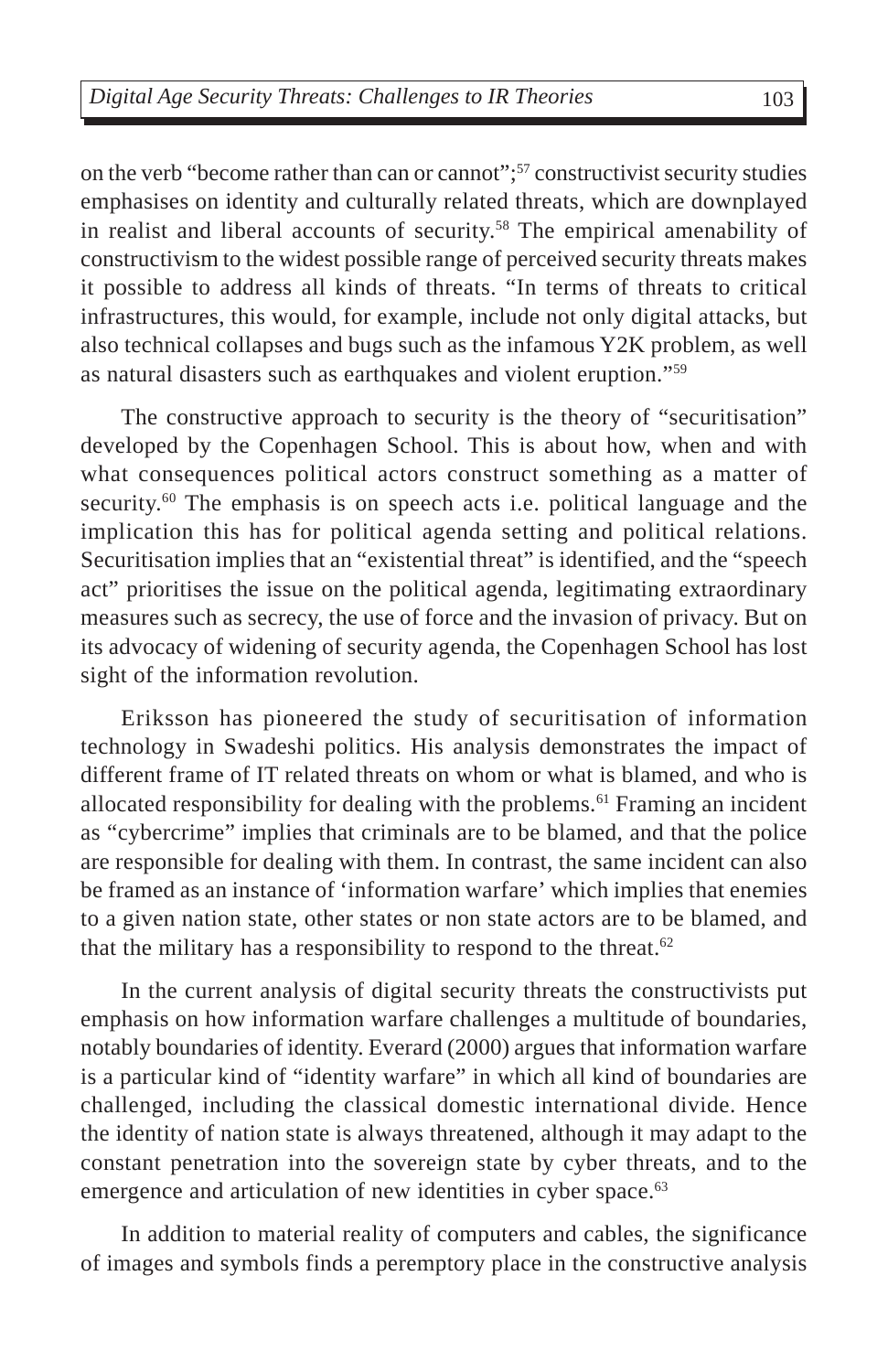of power and security in a virtual world. Distancing of actors from the bloody war has been one of the many effects of war in the digital age.<sup>64</sup>

Due to Internet and Information Revolution from anywhere in the world, a computer can be attacked in distant places of the world. Having said this, it does not in any way undermine the significance of decreasing geographical distance. What is significant here is how virtuality affects the conduct and perception of the war. Digital war is akin to computer games to the extent that simulation is performed and perceived in the same way by using the mouse and keyboard of a computer. The boundary between the real and imagined is thus blurred. What is important here is to note that the film, tabloid and computer gaming industries with their effects, tactical tools and software have become an increasingly important source of inspiration and expertise for the military.<sup>65</sup>

The use and abuse of symbols for manipulating political discourse and public opinion known as symbolic politics has assumed significance for studying digital age security. Long before the information revolution came into the picture, the symbolic politics of approach for the first time laid by Murray Edelman could be held as a constructivist contribution in social science.<sup>66</sup>

Defacing websites, a noteworthy practice of symbolic politics can be compared to the burning of an enemy's flag. What is important here is not the negligible cost involved in mending a website and securing a server; the cost in terms of lost confidence, disparagement and feeling of vulnerability, however, is immense. Assaults and counter attacks against USA and Chinese Government websites by hackers from the respective countries are very much in the news. Similar digital wars are going on between Israeli and Arab hackers and between Indian and Pakistani ones. This symbolic politics approach, much practiced in computers, smacks of how and why these actions are seen as an insult and offense to national pride. The Internet has become the new global battlefield for symbolic politics.

The function and impact of language in digital age security has been illustrated by the constructivist analysis. Frequent reference to bugs, viruses, worms and fire walls in computer with analogies to things familiar in the real or off-line world has rendered the abstract and technically complex world of cyber security intelligible.<sup>67</sup> Although the information warfare and electronic Pearl Harbor are constantly referred to as digital by nature, it has nonetheless physical consequences equal to those of conventional war. Constructivist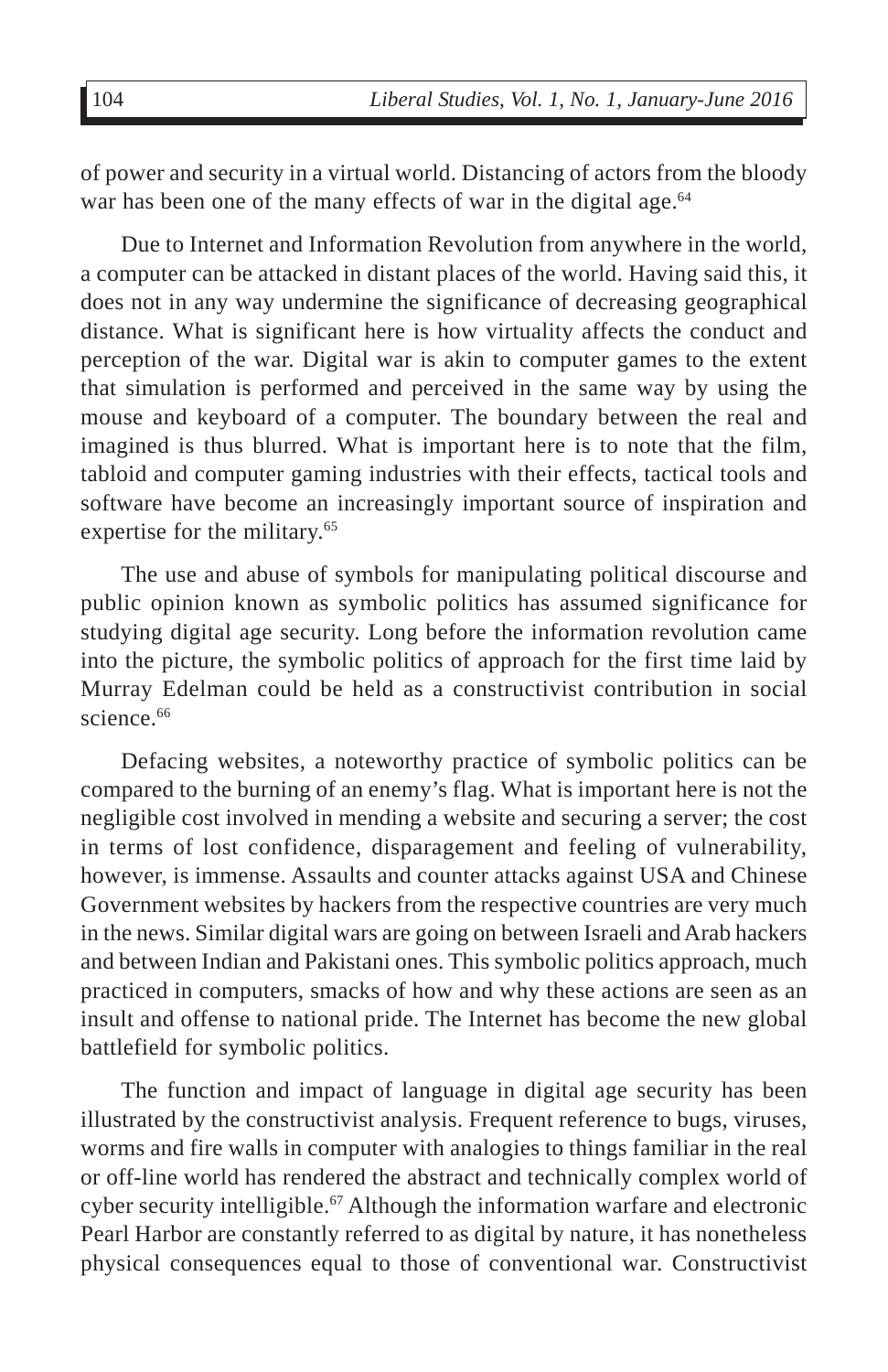analysis can play a significant role in revealing and understanding the importance of rhetoric and symbolic actions in politics. Eriksson and Giacomello have very succinctly attempted to demonstrate the need to develop middle range theories integrating liberalism, constructivism and realism for comprehending the impact of information revolution on security.

### **Conclusion**

As found out from the above analysis of various theories on security, short shrift has been paid to the security problems of the digital age by the scholars. Realism persists with its entrenched habit of putting emphasis on state and its military apparatus. On the other hand, liberalism and constructivism have widened the base of security and made a discursive approach to security. Liberalism denuded of its idealist and anti-realist pretensions entails within it many of the elements of the security in the digital age. The advocacy of multiplicity of non-state actors with transnational capacity, network economics, vulnerability, interdependence and consequent perforation of formally sovereign boundaries have enabled it to grasp the impact of information revolution on security. In a similar vein, constructivism has analysed the symbolic, rhetorical and identity based aspects of digital age security. Realism has tried to understand the impact of information revolution and digital age security by subsuming it under state as it was wont to understanding globalisation and other challenges by relating it to political economy or domestic politics under the rubric "state."

Even in the classical realist formulation of security, information warfare is merely held as the technological continuation of classical forms of psychological warfare and more recently of electronic warfare. In this classical perspective the developments in the information technology in the digital age are seen as nothing but an unfolding of technological change in the military warfare within a military-centric state. The foregoing analysis demonstrates how the IR theories on security are plagued by the dichotomy between theory and practice in the digital age. All current theories are inherently weak so far as the theoretical adoption and application in analysis of the complexities of the emerging information revolution in the digital world are concerned. Therefore, adoption of a pragmatic approach founded on bridging the gap between theory and practice by taking insights from methodological pluralism and theoretical complementarities seems warranted to incorporate digital security into the corpus of IR theories.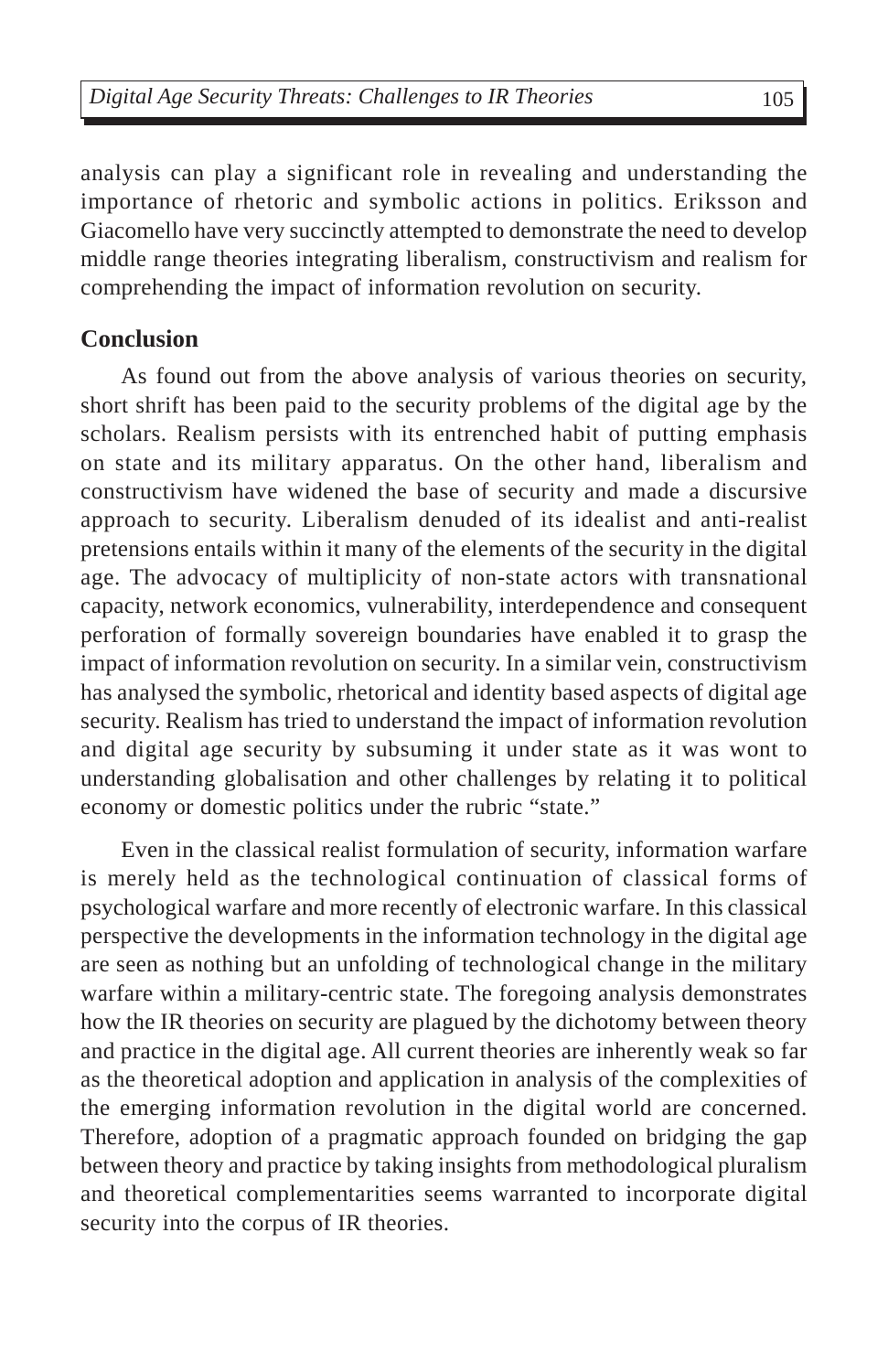### **Notes**

- 1. J.E. Fountain, *Building the Virtual State: Information Technology and Institutional Change*, Washington, DC: Brookings Institution, 2001.
- 2. R.N. Rosecrance, *The Rise of the Virtual State: Wealth and Power in the Coming Century*, New York: Basic Books, 1999, p. 24.
- 3. J. Arquilla and D. Ronfeldt, eds., *Networks and Netwars: The Future of Terror, Crime, and Militancy*, Santa Monica, CA: RAND, 2001.
- 4. C. Wight, "Philosophy of Social Science and International Relations", in W. Carlsnaes, T. Risse, and B.A. Simmons, eds., *Handbook of International Relations*, London: Sage Publications, 2002.
- 5. A. George and A. Bennet, *Case Studies and Theory Development in the Social Sciences Cambridge*, MA and London: MIT Press, 2005.
- 6. R. Keohone and J.S. Nye, *Power and Interdependence, World Politics in Transition*, Boston, MA: Little Brown, 1977, p. vi; K.N. Waltz, *Theory of International Politics,* New York: McGraw Hill, 1979, pp. 6–7; C. Wight, "Philosophy of Social Science and International Relations", in Carlsnaes, et al., n. 4.
- 7. P. Allan, K. Goldmann, eds., *The End of the Cold War: Evaluating Theories of International Relations,* The Hague: Kluwer Law International, 1995; R.N. Lebow, Raise, and T Kappen, *International Relations and the End of the Cold War*, New York: Columbia University Press, 1995.
- 8. M. Castells, *The International City: Information Technology, Economic Restructuring, and the Urban-Regional Process*, Oxford: Blackwell, 1989.
- 9. M. Castells, *The Information Age: Economy, Society and Culture*; vol. 1: *The Rise of the Network Society*, Malden, MA: Blackwell, 1996; Castells, vol. 2: *The Power of Identity*, Malden, MA: Blackwell, 1997; Castells, vol. 3: *End of Millennium*, Malden, MA: Blackwell, 1998.
- 10. *Ibid*.
- 11. H Mowlane, *Global Information and World Communication, New Frontiers in International Relations*, London, Sage, 1997.
- 12. J. Agnew, S. Corbrige, Mastering Space: Hegemony, Territory and International Political Economy, London: Routledge, 1995; C. Anderson, "The Accidental Superhighway. A Survey of the Internet," *The Economist*, 01 July 1995; S Krasner, "Power Politics, Institution and Transnational Relations" in T. Risse Kappen, ed., *Bringing Transnational Relations Back In*, Cambridge: Cambridge University Press, 1995.
- 13. J.A Camilleri, J. Falk, *The End of Sovereignty: The Politics of a Shrinking and Fragmenting World*, Aldershot: Edward Elgar, 1992.
- 14. V. Tengelin, "The Vulnerability of the Computerised Society," in H. Gassmann, ed., *Information, Computer and Communication Policies for the '80s*, Amsterdam: North Holland Publishing Company, 1981.
- 15. Eriksson Johan and Giampiero Giacomello, "The Information Revolution, Security, and International Relations Relevant Theory", *International Political Science Review*, vol. 27, no.3, July 2006, p. 244.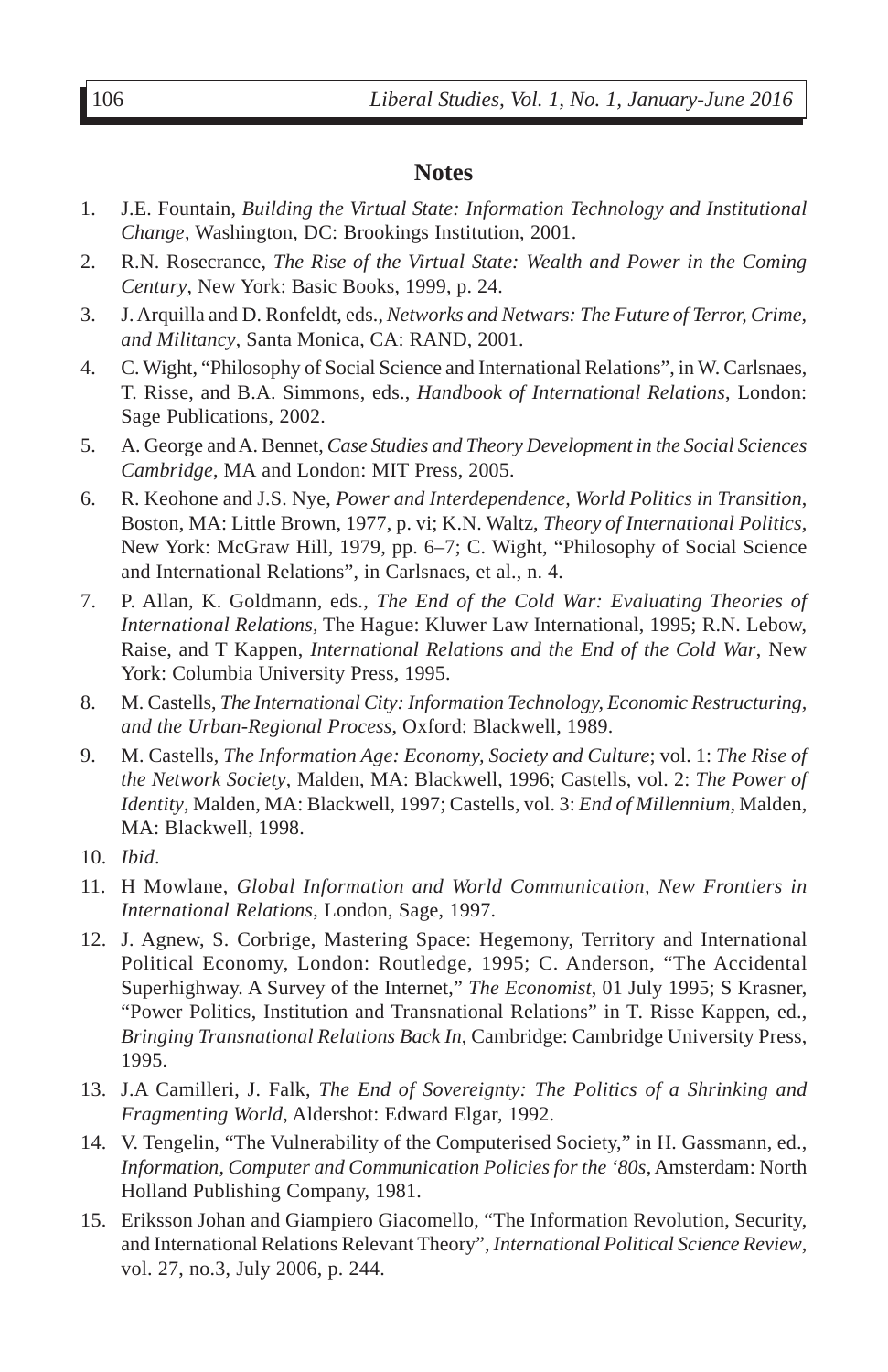- 16. R. Volti, *Society and Technological Change*, 3rd edn. London: St. Martin's Press, 1995.
- 17. Eriksson and Giacomello, n. 15, p. 225.
- 18. D. Alberts, *The Unintended Consequences of Information Age Technologies,* Washington, DC: National Defense University, 1996; Alberts, *Defensive Information Warfare*, Washington, DC: National Defense University, 1996; D Alberts and D. Papp, eds., *The Information Age: An Anthology on Its Impacts and Consequences,* Washington, DC: National Defense University, 1997; R. Henry and C.E. Peartree, eds., *The Information Revolution and International Security*, Washington DC. Center for Strategic and Inter-national Studies, 1998; A O'Day, ed., Cyberterrorism, Aldershot: Ashgate, 2004.
- 19. O'Day, ibid; D. Polikanov, ed., *Information Challenges to National and International Security,* Moscow: PIR Center, 2001.
- 20. Eriksson and Giacomello, n. 15, p. 226.
- 21. R. Bendrath, "The Cyberwar Debate: Perception and Politics in US Critical Infrastructure Protection," *Information and Security*, no. 7, 2001, pp. 80-103; DE Denning, "Activism, Hacktivism, and Cyberterrorism, The Internet as a Tool for Influencing Foreign Policy," in J. Arquilla and J. Ronfeldt, eds., *Networks and Netwars: The Future of Terror, Crime and Militancy,* Santa Monica, CA: RAND, 2001, p. 282.
- 22. J. Everard, *Virtual States: The Internet and the Boundaries of the Nation-State,* London: Routledge, 2000; R. Forno, Quotes on "Electronic Pearl Harbor," 25 July 2002, URL: http://www.soci.niu.edu/~crypt/other/harbor.htm; G. Smith, "An Electronic Pearl Harbor? Not Likely," *Issues in Science and Technology*, 1998, URL: http://205.130.85.236/issues/15.1/smith.htm
- 23. CNN, "Experts Prepare for an 'Electronic Harbor,'" 07 November 1997, URL: http:/ /www.cnn.com/US/9711/07/terrorism,infrastructure
- 24. *The Economist*, 2002, p. 19.
- 25. R. Deibert and J.G. Stein, "Social and Electronic Networks in the War on Terror" in R. Latham, eds., *Bombs and Bandwidth: The Emerging Relationship Between IT and Security*, New York: New Press, 2003; J. Arquilla and D. Ronfeldt, *The Emergence of Noopolitik: Toward an American Information Strategy,* Santa Monica, CA: RAND, 1999; Arquilla and Ronfeldt, n. 21.
- 26. M Applegate, *Preparing for Asymmetry: As Seen Through The Lens of Joint Vision 2020*, Carlisle: Strategic Studies Institute, 2001; Arquilla and Ronfeldt, n. 21; A.D. Sofear and S.E. Goodman, *The Transnational Dimension of Cyber Crime and Terrorism,* Stanford, CA: Hoover Institution Press, 2001; G.P. Herd, "The Counter-Terrorist Operation in Chechnya: Information Warfare Aspect", *Journal of Slavic Military Studies*, vol. 13, no. 4, 2000, pp. 57–84; M. Erbschloe, *Information Warfare: How to Survive Cyber Attacks,* Berkeley, CA: Osborne and McGraw Hill, 2001.
- 27. Arquilla and Ronfeldt, 1999, 2001, n. 21; A. Cordesman, *Cyber-Threats, Information Warfare, and Critical Infrastructure Protection Defending the US Homeland*, Westport, CT: Praeger, 2002.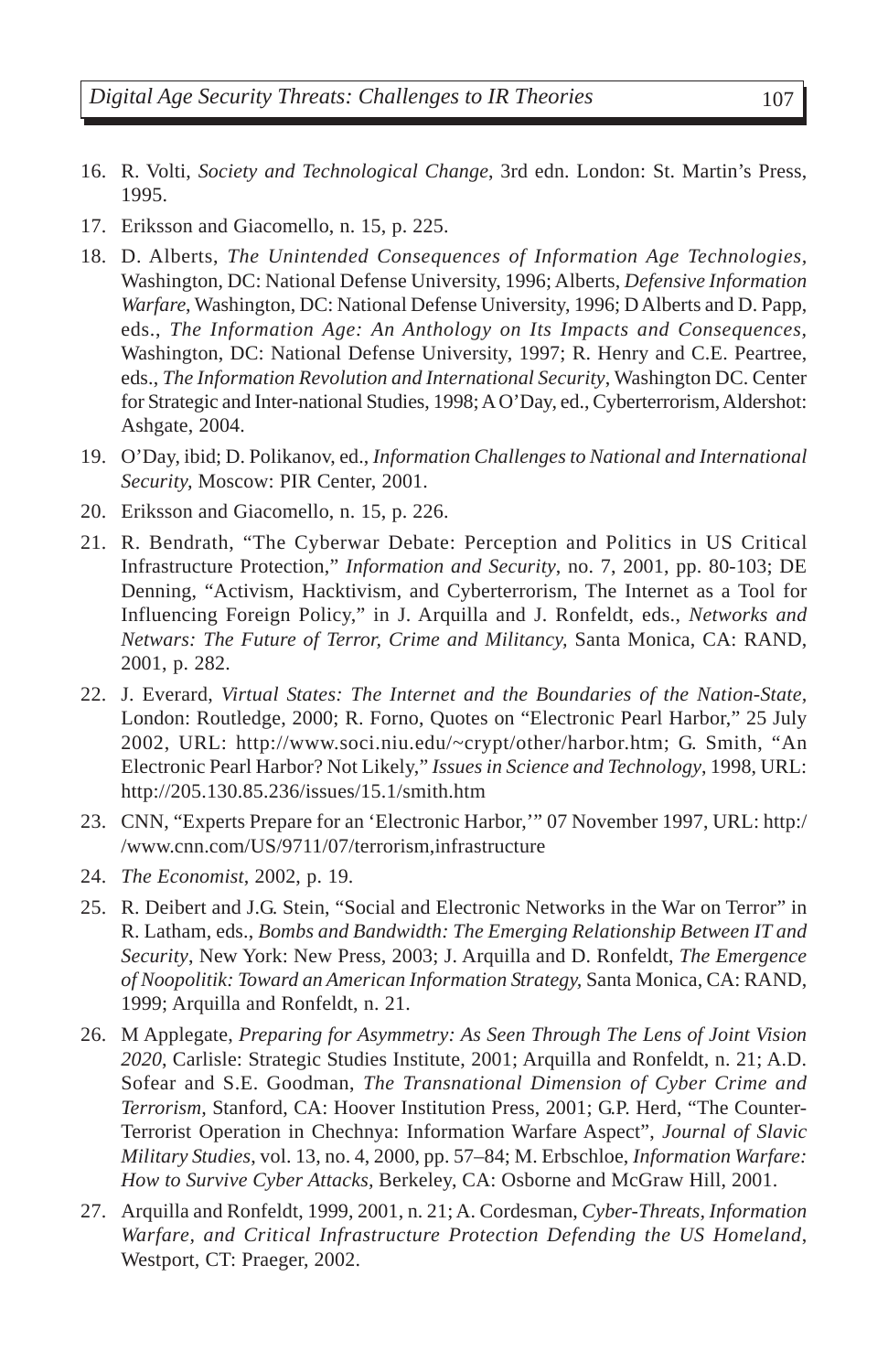- 28. J. Everard, *Virtual States: The Internet and the Boundaries of the Nation-State*, London: Routledge, 2000; Fountain, 2001, n. 1; G. Giacomello, *National Governments and Control of the Internet: A Digital Challenge,* London: Routledge, 2005.
- 29. M. Ayoob, "Defining Security: A Subaltern Realist Perspective", in K. Krause and M.C. Williams, eds., *Critical Security Studies: Concepts and Cases,* London: UCL Press, 1997; K. Goldmann, "Issues, Not labels, Please! Response to Eriksson", *Cooperation and Conflict*, vol. 34, no. 3, 1999, pp. 331–3.
- 30. B. Buzan, *Peoples, States and Fear: An Agenda for International Security Studies in the Post Cold War Era*, 2nd edn., Boulder, CO: Lynne Rienner, 1991; H. Muller, "Security Cooperation" in W. Carlsnaes, T. Risse and B.A. Simmons, eds., *Handbook of International Relations,* London: Sage Publications, 2002; E. Stern, "The Case for Comprehensive Security," in D. Deudney and R. Matthew, eds., *Contested Grounds: Security and Conflict in the New Environmental Politics,* Albany: State University of New York Press, 1999.
- 31. D.J. Lonsdale, "Information Power: Strategy, Geopolitics, and Fifth Dimension", *Journal of Strategic Studies*, vol. 22, no. 2–3, 1999, pp. 137–57.
- 32. Eriksson and Giacomello, n. 20, p. 228.
- 33. Buzan, n. 30; S. Walt, "The Renaissance of Security Studies," *International Studies Quarterly*, vol. 35, no. 2, 1994, pp. 211–39.
- 34. D.J. Lonsdale, "Information Power: Strategy, Geopolitics, and Fifth Dimension", *Journal of Strategic Studies*, vol. 22, no. 2–3, 1999, pp. 137–57.
- 35. Eriksson and Giacomello, n. 15, p. 229.
- 36. J.N. Rosenau, *Turbulence in World Politics: A Theory of Change and Continuity,* Princeton, NJ: Princeton University Press, 1990, p.1.
- 37. K.W. Deutsch, et al., *Political Community and the North Atlantic Area*, Princeton: Princeton University Press, 1957.
- 38. J.N. Rosenau, *Turbulence in World Politics: A Theory of Change and Continuity,* New York Harvester Wheatsheaf, 1990, p. 282.
- 39. E.B. Haas, *The Uniting of Europe: Political, Socia and Economic Forces (1950- 1957)*, Stanford: Stanford University Press, 1958, p. 16.
- 40. R. Keohone and J.S. Nye, *Power and Interdependence, World Politics in Transition*, Boston, MA: Little Brown, 1977.
- 41. J.S. Nye Jr, *Bound to Lead: The Changing Nature of American Power,* New York: Basic, 1990, p. 177.
- 42. M.A. Levy, O.R Young and M. Zurn, "The Study of International Regimes", European Journal of International Relations 1/3, 1995, pp. 267–330; O.R. Young, International Cooperation: Building Regimes for Natural Resources and the Environment, Ithaca: Cornell University Press, 1989; V. Rittenberger, ed., Regime Theory and International Relations, Oxford: Clarendon Press, 1993.
- 43. J. Mearsheimer, "Back to the Future: Instability in Europe after the Cold War", in S. Lynn Jones, ed., *The Cold War After: Prospects for Peace,* Cambridge, MIT Press, 1993, pp. 141–92.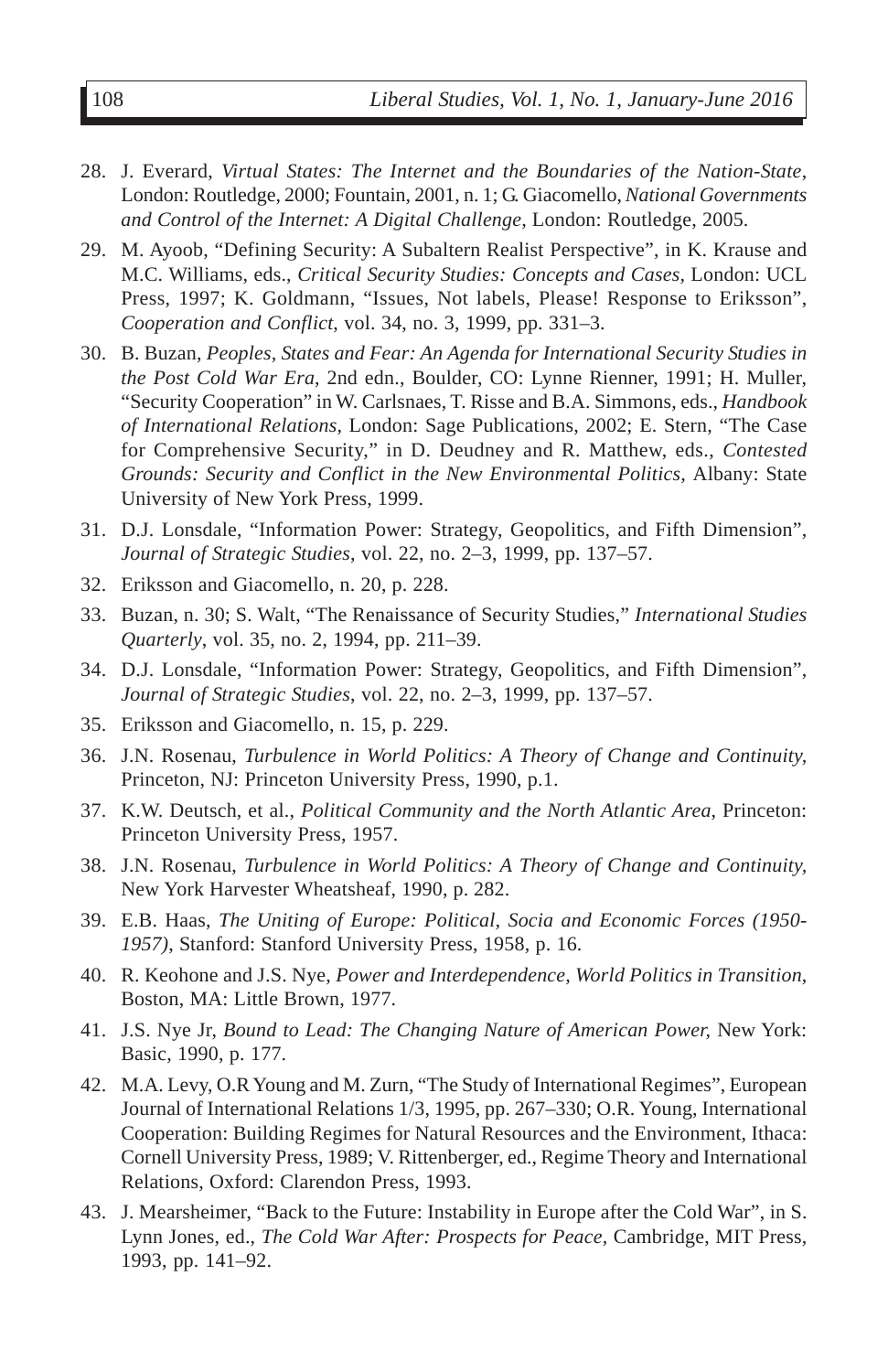- 44. G. Sorensen, "Kant and Process of Democratisation: Consequences for Neo-realist Thought", *Journal of Peace Research*, vol. 29, no. 4, 1992, pp. 397–414; C. Lipson, *Reliable Partners. How Democracies Have Made a Separate Peace,* Princeton: Princeton University Press, 2003; Adler Emanuel and Michel J Barnett, "Governing Anarchy: A Research Agenda for the Study of Security Communities," *Ethics and International Affairs*, vol. 10, 1996, pp. 63–98; W.R. Thompson, "Democracy and Peace: Putting the Cart before the Horse?," *International Organisation*, vol. 50, no. 1, 1996, pp. 141–75.
- 45. R Keohane and J.S. Nye, "Power and Interdependence in the Information Age," *Foreign Affairs*, vol. 77, no. 5, 1998, pp. 81–94; J.S. Nye, Jr., *Under-standing International Conflicts: An Introduction to Theory and History*, 4th edn., New York: Pearson and Addison Wesley, 2003; Nye, *Power in the Global Information Age: From Realism to Globalisation*, London: Routledge, 2004.
- 46. Nye, ibid.
- 47. J.S. Nye, Jr., "Soft Power: The Means to Success in World Politics", *Public Affairs*, New York, 2004, pp. x, 5.
- 48. R.W. Duncan, B. Jancar-Webster, and B. Switky, *World Politics in the 21st Century*, New York: Longman, 2003, pp. 21–22, 32–34.
- 49. Nye, n. 45, Chapter 7.
- 50. Eriksson and Giaconello, n. 15, p. 231.
- 51. PCCIP, "Fact Sheet, President's Commission on Critical Infrastructure Protection, 2000, URL: http//www.info-sec.com/pccip/web/backgrd.html
- 52. Eriksson and Giaconello, n. 15, p. 231.
- 53. Fountain, 2001, n. 1; Nye, *The Paradox of American Power: Why the World's Only Superpower Can't Go It Alon*e, Oxford: Oxford University Press, 2002; Nye, "Soft Power: The Means to Success in World Politics", New York, *Public Affairs*, 2004.
- 54. Arquilla and Ronfeldt, 2001, n. 3.
- 55. Robert Jakson and Georg Sorensen, *Introduction to International Relations: Theories and Approaches,* (Indian edition), Oxford University Press, 2008, p. 165.
- 56. A. Wendt, *Social Theory of International Politics*, Cambridge: Cambridge University Press, 1999, pp. 135–6.
- 57. E. Adler, "Constructivism and International Relations," in W. Carlsnaes, T. Risse and B.A. Simmons, eds., *Handbook of International Relations*, London: Sage Publications, 2002, p. 95.
- 58. B. Buzan, O. Waever and J. De Wilde, *Security: A New Framework for Analysis*, Boulder, CO: Lynne Rienner, 1998.
- 59. Eriksson and Giacomello, n. 15, p. 234.
- 60. Buzan et al, 1998, n. 58; O. Waever, "Securitisation and Desecuritisation," in R.D. Lipshutz. ed., *On Security*, New York: Columbia University Press, 1995; M.C. Williams, "Words, Images, Enemies: Securitisation and International Politics," *International Studies Quarterly*, vol. 47, no. 4, 2003, pp. 511–31.
- 61. J. Eriksson, "Securitizing IT," in J. Eriksson, ed., *Threat Politics: New Perspectives on Security, Risk and Crisis Management*, Aldershot: Ashgate, 2001; Eriksson,